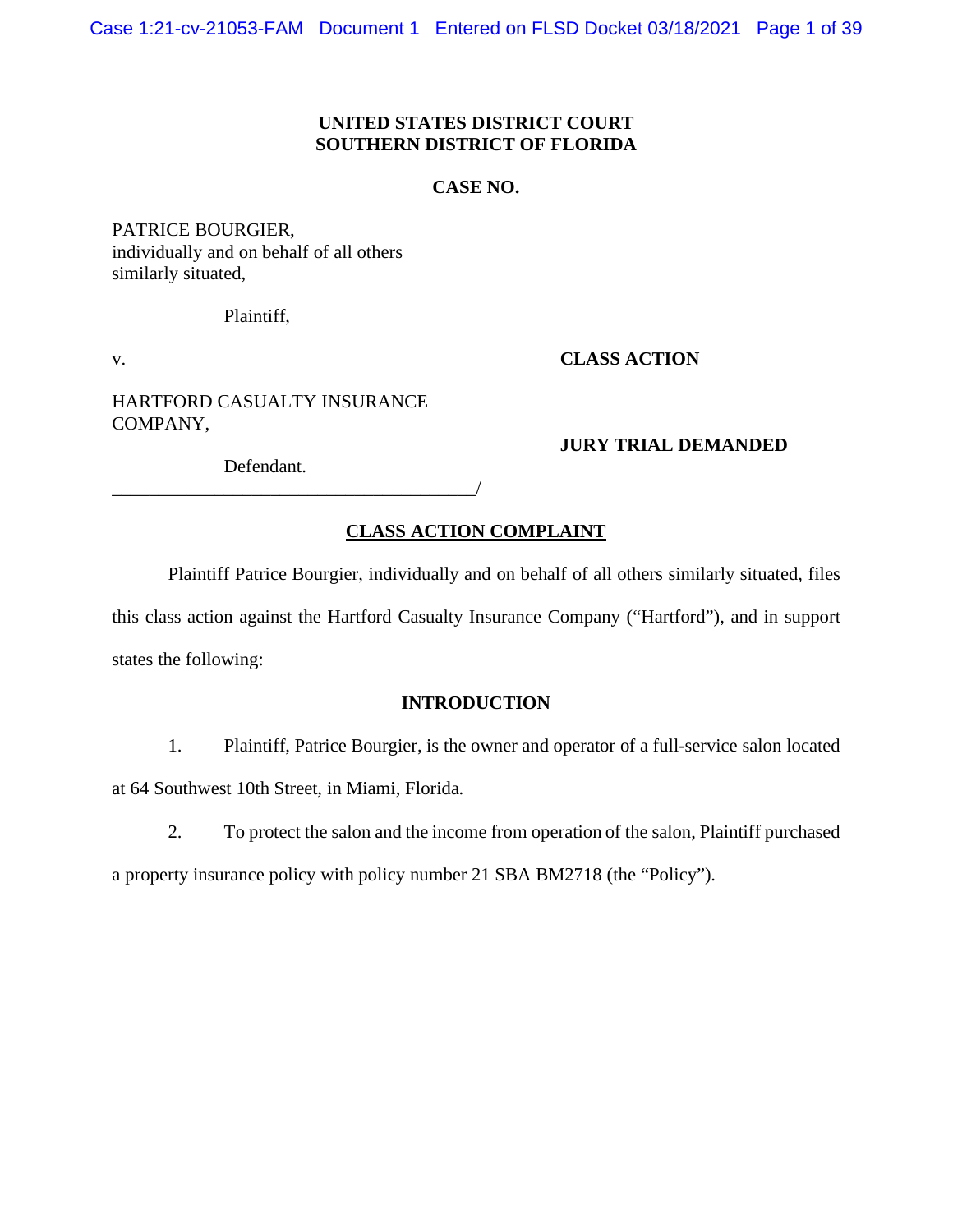3. The Policy was issued and underwritten by Defendant Hartford.

4. The Policy is a bilateral contract: Plaintiff agreed to pay monthly premiums to Defendant, in exchange for Defendant's promises of coverage for certain losses.

5. Among other types of coverage, the Policy protects Plaintiff against a loss of business income due to a suspension of the salon's operations. This type of coverage is often referred to as business interruption coverage.

6. The Policy also provides "Extra Expense" coverage, under which Defendant promised to pay expenses incurred to minimize the suspension of business.

7. Additionally, the Policy provides "Civil Authority" coverage, under which Defendant promised to pay for loss of business income caused by the action of a civil authority prohibiting access to the salon.

8. Plaintiff duly complied with its obligations under the Policy and paid the requisite premiums.

9. The SARS CoV-2 virus, sometimes referred to as the novel coronavirus, has infected people and contaminated property across the country, including in South Florida. As of March 17, 2021, Miami-Dade County has had at least 428,872 coronavirus infections. In other words, 15.7% of Miami-Dade's population has been infected with coronavirus.<sup>1</sup> And because at least some infected residents have not been tested for the virus, the true number of infections is likely even higher.

<sup>1</sup> Florida Coronavirus Map and Case Count, N.Y. TIMES, available at https://www.nytimes.com/interactive/2020/us/florida-coronavirus-cases.html (last visited Mar. 17, 2021); COVID-19 United States Cases by County, Johns Hopkins University of Medicine Coronavirus Resource Center, available at https://coronavirus.jhu.edu/us-map (last visited Mar. 17, 2021).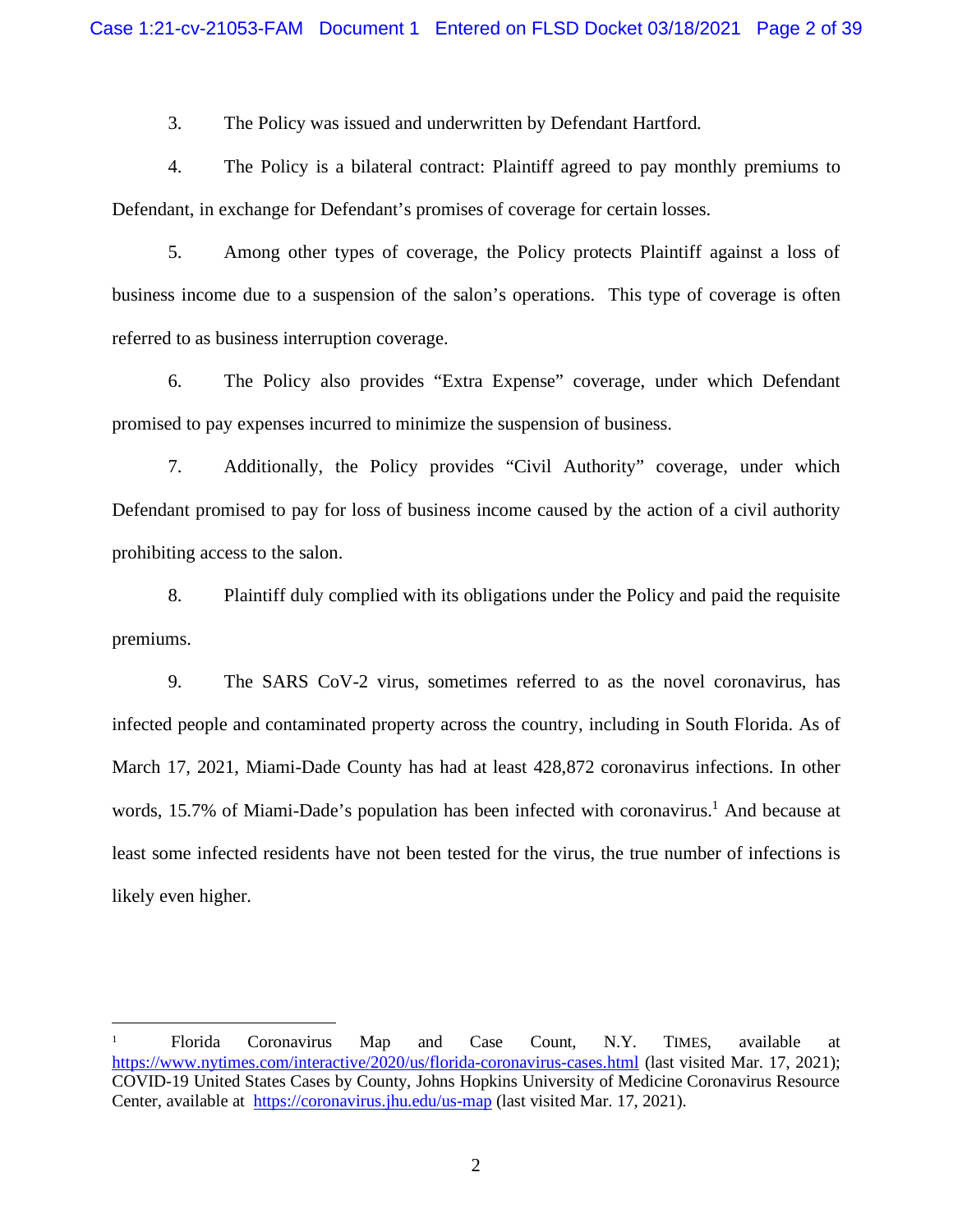10. The virus has a proclivity to accumulate on, contaminate, and alter the condition of property. It can spread and linger in the air, it can accumulate in ventilation systems, and it can attach to surfaces where it can remain infectious for several days. Moreover, given the widespread nature of coronavirus infection and contamination, even temporary solutions like cleaning and disinfection cannot eliminate the high risk of recontamination.

11. Accordingly, there is nothing that businesses like restaurants and hair salons can practically do—other than shutting down entirely—to permanently and reliably eliminate contamination by the coronavirus. According to experts, "there can be a high risk of COVID-19 infection in hair and nail salons, spas and barbershops even with safety precautions implemented at those establishments given the close proximity between clients and employees especially for longer lengths of time."<sup>2</sup>

12. As a result, and even in the absence of government-mandated closures or restrictions on access, commercial establishments have been forced to close their businesses, severely limit and change their operations, and physically reconfigure their premises. Businesses have made these necessary alterations to their properties in order to mitigate, prevent, and contain the contamination and re-contamination of individuals, air, and surfaces in and on their property.

13. The combination of coronavirus contamination and these necessary physical restrictions and alterations have altered the character of businesses' properties, and seriously impaired businesses' ability to use their properties. Therefore, over the past twelve months, businesses nationwide, including in Miami-Dade, have suffered not only physical loss of and damage to their property, but also an accompanying loss of business income.

<sup>2</sup> *Is It Safe to Get A Hair Cut or Your Nails Done Right Now?,* UNC Health Talk (Nov. 10 2020), https://healthtalk.unchealthcare.org/is-it-safe-to-get-a-hair-cut-or-your-nails-done-right-now/ (last visited Mar. 17, 2021) (citing opinion of Emily Sickbert-Bennett, PhD, MS).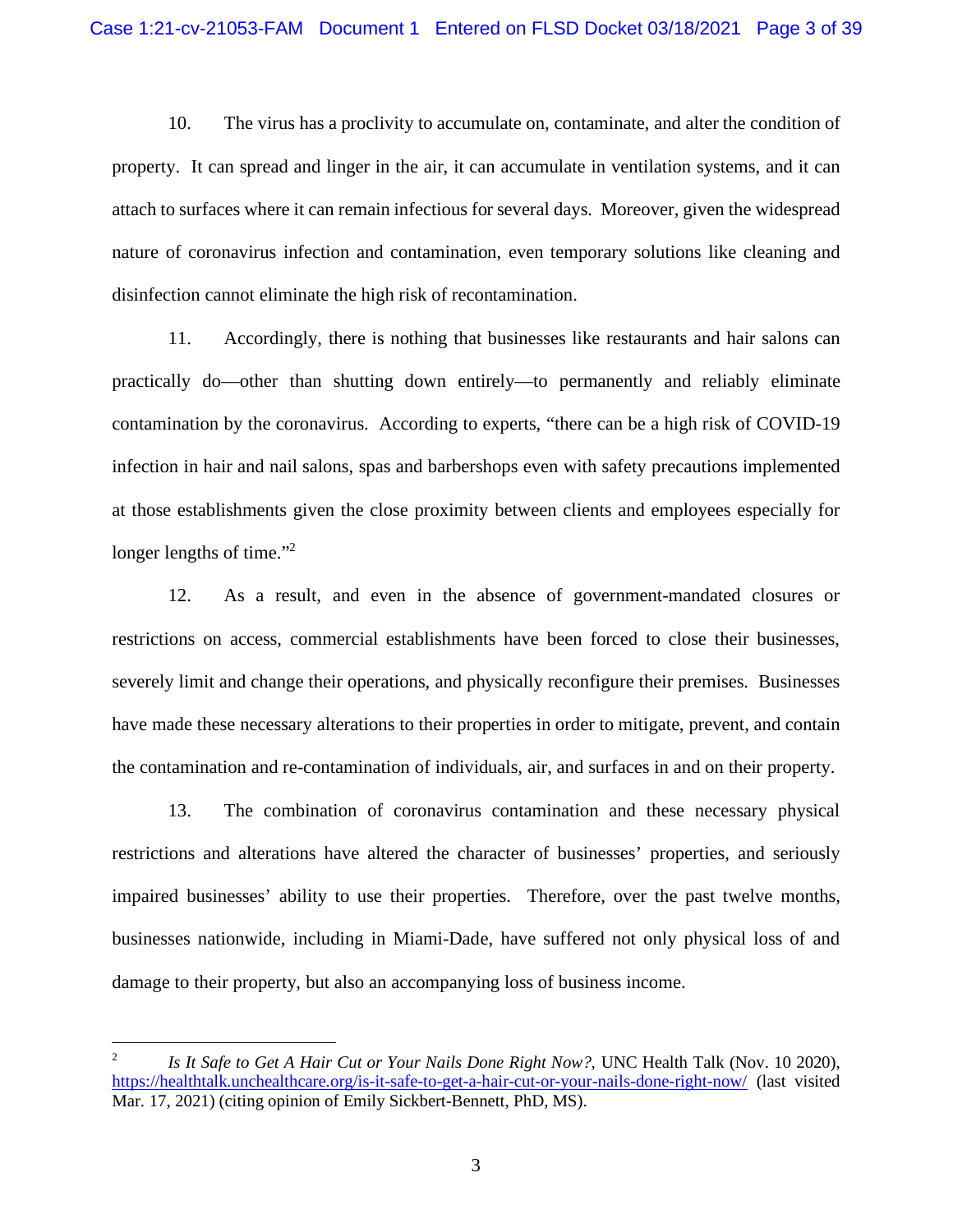14. Beginning in March 2020, Plaintiff was forced to close the salon as a result of contamination by the coronavirus and related government orders. After the closure orders were lifted, the salon re-opened. But it re-opened in a physically transformed, altered and impaired state. Not only was the salon subject to the continuous and constant risk of recontamination, but the salon also made significant necessary physical alterations to its property to minimize, contain and mitigate coronavirus contamination.

15. These alterations, which include but are not limited to restrictions of the physical use of the property and physical alterations to the property's layout, have severely impaired Plaintiff's ability to make use of its property. As a result, business at the salon has slowed. In short, Plaintiff has suffered a cessation, suspension and/or a slowdown of its business operations. In turn and as a result, Plaintiff has suffered significant losses and incurred significant expenses.

16. Under the Policy, Defendant promised to cover these losses and expenses, and is obligated to pay for them, subject to the applicable limit of insurance. But in blatant breach of their contractual obligations, Defendant failed to pay for these losses and expenses.

17. Upon information and belief, Defendant failed to pay for similar losses and expenses by at least thousands of other insureds holding policies that are, in all material respects, identical.

#### **THE PARTIES**

18. Plaintiff Patrice Bourgier is a Florida corporation organized to do business and doing business at 64 Southwest 10th Street, Miami-Dade, Florida 33130.

19. Defendant Hartford Casualty Insurance Company is a Connecticut corporation with its principal place of business in Hartford, Connecticut. It is registered to do business in Florida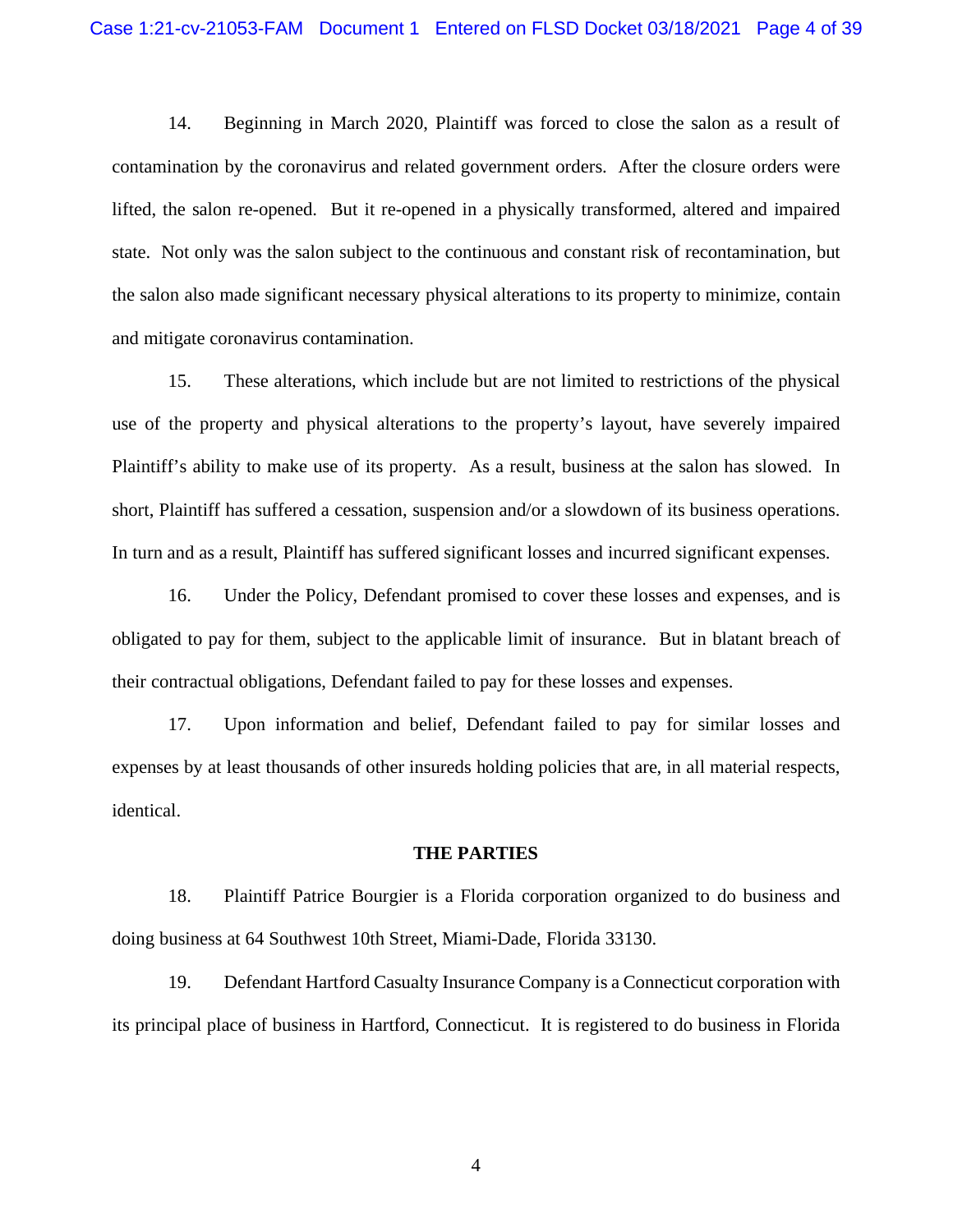and licensed by the Florida Department of Financial Services to provide insurance in the State of Florida.

20. At all times material, Defendant engaged in substantial and not isolated activity on a continuous and systematic basis in the state of Florida, namely by issuing and selling insurance policies in Florida and by contracting to insure property located in Florida.

21. Service of process on Defendant may be effectuated through their Registered Agent, the Florida Chief Financial Officer, 200 East Gaines Street, Tallahassee, Florida 32399.

#### **JURISDICTION AND VENUE**

22. This Court has subject matter jurisdiction under 28 U.S.C. § 1332 because there is diversity between Defendant and at least one member of each class; there are more than one hundred members of each class; and the amount in controversy exceeds \$5,000,000 exclusive of interest and costs. This Court also has subject matter jurisdiction under 28 U.S.C. §§ 2201 and 2202 and is authorized to grant declaratory relief under these statutes.

23. Venue is proper in this district pursuant to 28 U.S.C. § 1391(b)(2) because a substantial part of the events and/or omissions giving rise to the claims occurred within the Southern District of Florida, and a substantial part of property that is subject of the action is situated in this district.

24. This Court has personal jurisdiction over Defendant pursuant to Fla. Stat. § 48.193(1)(a) because Plaintiff's claims arise out of, among other things, Defendant conducting, engaging in, and/or carrying on business in Florida; Defendant breaching a contract in this state by failing to perform acts required by contract to be performed in this state; and Defendant contracting to insure property in Florida, including but not limited to the premises insured under the Policy. Defendant also purposefully availed itself of the opportunity of conducting activities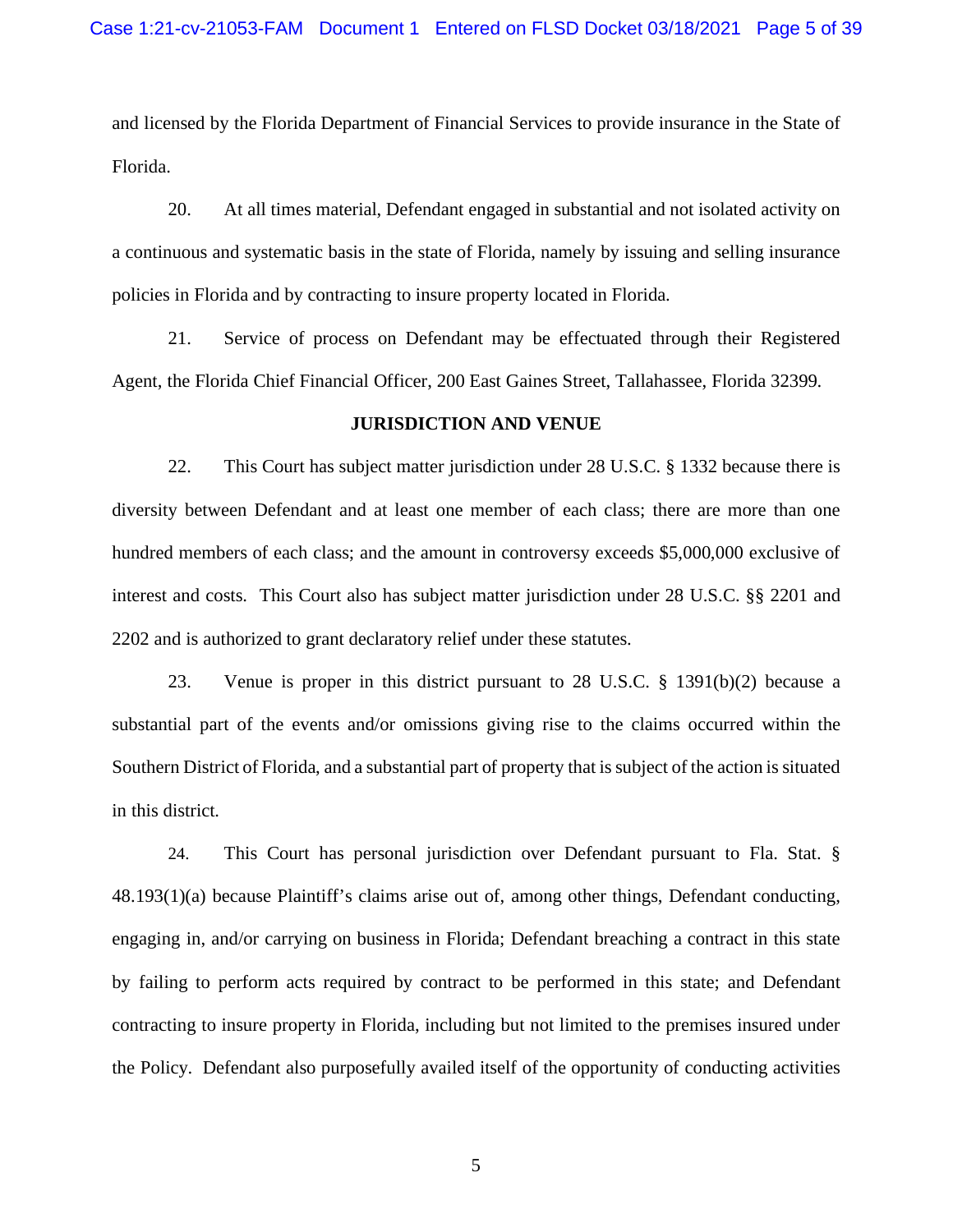in the state of Florida by marketing its insurance policies and services within the state, and intentionally developing relationships with brokers, agents, and customers within the state to insure property within the state, all of which resulted in the policy at issue in this action.

### **FACTUAL BACKGROUND**

## *The Policy*

25. In May 2019, Plaintiff obtained the Policy, a property insurance policy issued and underwritten by Defendant. The Policy has a policy period of July 3, 2019 to July 3, 2020. The insured premises under the Policy are 64 Southwest 10th Street, in Miami-Dade, Florida, the location of the Patrice Bourgier Salon.<sup>3</sup>

26. The Policy is an "all-risk" insurance policy. This type of policy differs from a "perils" policy, which only insures for loss of or damage to property from perils specifically enumerated and identified in the policy. In contrast to a perils policy, an all-risk policy provides coverage for losses—including business income losses—incurred as a result of *any and all* perils which are not expressly and specifically excluded.

27. Plaintiff's all-risk policy is based on the standard all-risk policy issued by Defendant and contains no exclusion that would allow Defendant to deny coverage for losses caused by the coronavirus, necessary physical alterations to its property, and related government orders.

28. Consistent with the all-risk nature of the Policy, Defendant specifically agreed to pay for all losses caused by "Covered Causes of Loss," defined as "RISKS OF DIRECT PHYSICAL LOSS" unless the loss is excluded under the Policy.

<sup>&</sup>lt;sup>3</sup> The Policy is attached to this complaint as Exhibit "A." The Policy incorporates by express reference a number of standardized coverage forms, including forms and form language cited throughout this Complaint.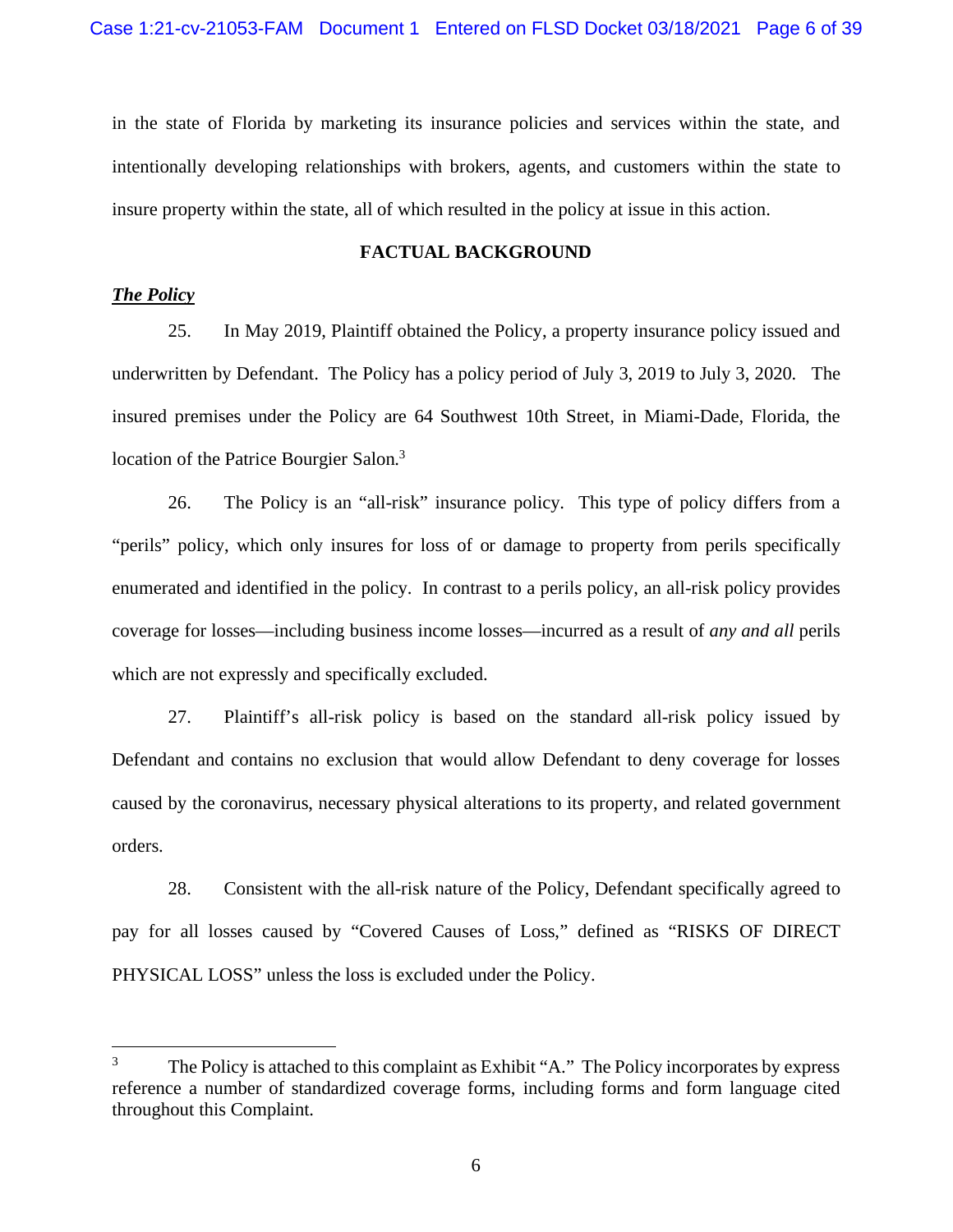29. Hartford's Special Property Coverage Form provides various "Additional Coverages," including Time Element coverages such as "Business Income" coverage, "Civil Authority" coverage, and "Extra Expense" coverage.

30. As one type of Additional Coverage, the Policy provides coverage for loss of business income, often called business interruption insurance. This coverage is specifically provided for in a section of the Policy titled "Business Income."

31. Pursuant to this coverage, Defendant promised to pay for "Loss of Business Income" caused by a Covered Cause of Loss. Specifically, Defendant promised to pay for the loss of Business Income sustained due to the necessary "suspension" of the insured's "operations" during the "period of restoration."

32. Each of the operative terms of this coverage provision is defined as follows.

33. Business Income means the net profit that the business would have earned absent the suspension of operations, plus any continuing normal operating expenses, including payroll.

34. Suspension means, among other things, a partial slowdown or complete cessation of the insured's business activities.

35. In addition to promising to pay for loss of Business Income, under the Policy, Defendant also promised to pay for certain necessary "Extra Expense[s]." Extra Expenses mean expenses that the policyholder incurs to, for example, minimize the suspension of business.

36. Under the "Civil Authority" coverage, Defendant promised to pay for the loss of Business Income and Extra Expense that the Plaintiff sustained as a result of "order of a civil authority" that prohibits access to the insured premises.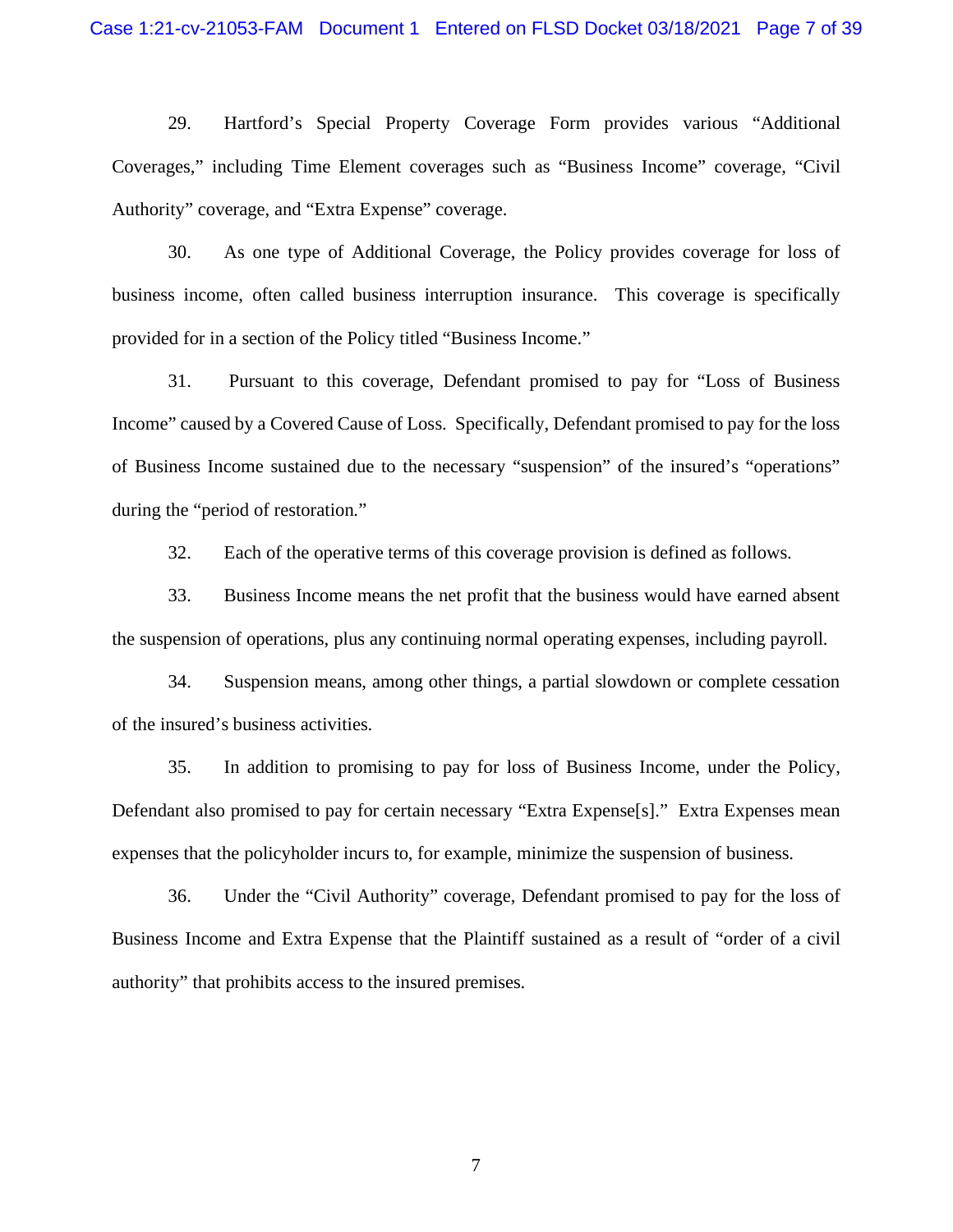37. This Civil Authority provision is an independent basis for business interruption coverage. That is, it can be triggered even when the standard business interruption coverage is not.

38. Plaintiff was forced to suspend business activities due to the coronavirus and the resultant closure orders issued by civil authorities in Florida.

39. Plaintiff suffered direct physical loss, direct physical damage, and actual loss to its property as a result of contamination by the coronavirus, and necessary physical restrictions and alterations undertaken to mitigate further property loss and damage.

40. Notably, Plaintiff's Policy does not contain any exclusion which would apply to allow Defendant to completely deny coverage for losses caused by the coronavirus, necessary physical alterations to its property and related actions of civil authorities.

#### *The Virus Coverage Endorsement in the Policy*

41. The presence of virus or disease can constitute physical damage to property, as the insurance industry has recognized since at least 2006. When preparing so-called "virus" exclusions to be placed in some policies, but not others, the insurance industry's drafting arm, the Insurance Services Office (ISO), which works in conjunction with Hartford, circulated a statement to insurers and state insurance regulators that included the following:

Disease-causing agents may render a product impure (change its quality or substance), or enable the spread of disease by their presence on interior building surfaces or the surfaces of personal property. When disease-causing viral or bacterial contamination occurs, potential claims involve the cost of replacement of property (for example, the milk), cost of decontamination (for example, interior building surfaces), and business interruption (time element) losses. Although building and personal property could arguably become contaminated (often temporarily) by such viruses and bacteria, the nature of the property itself would have a bearing on whether there is actual property damage. An allegation of property damage may be a point of disagreement in a particular case.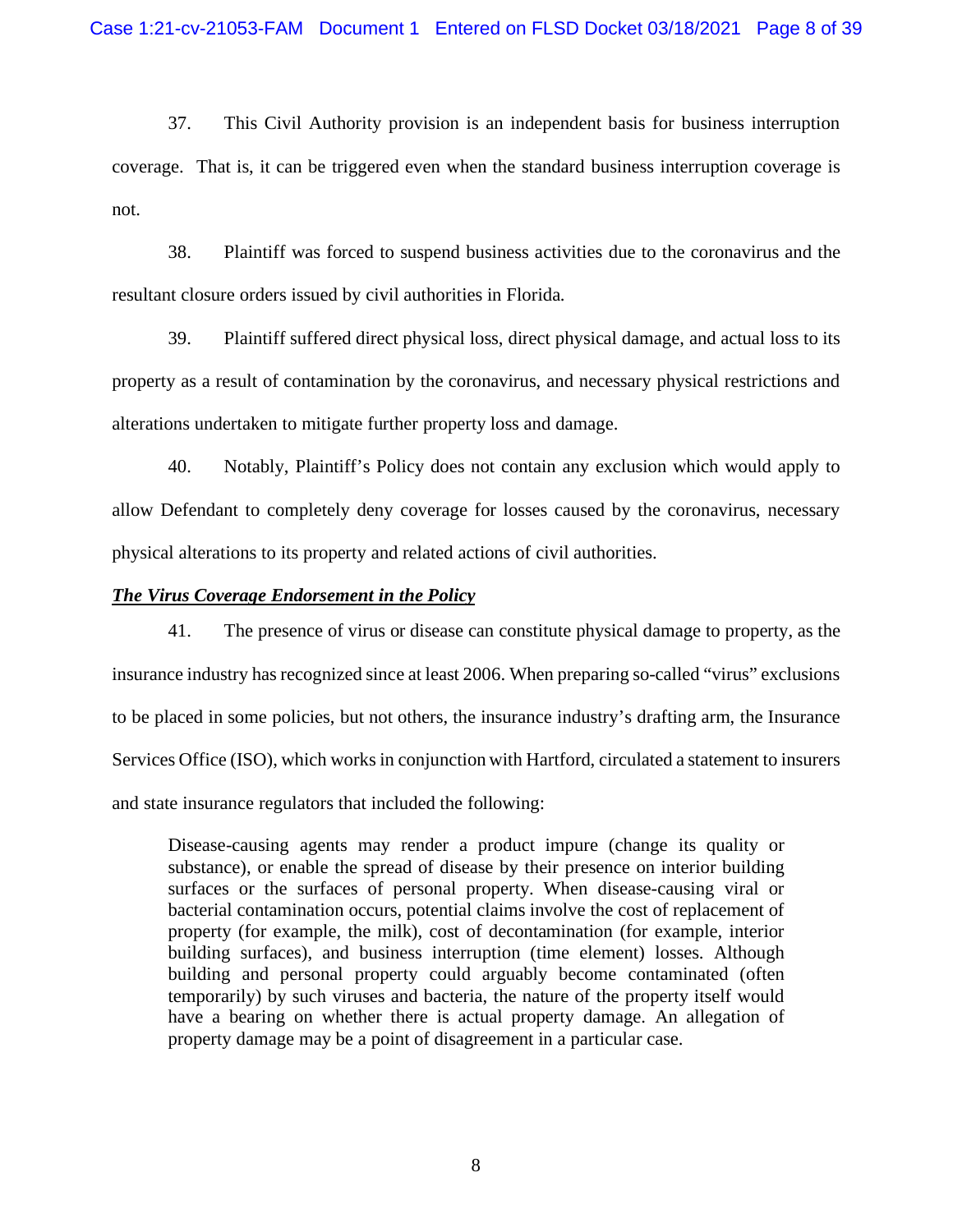42. Despite recognizing that the spread of a virus such as the coronavirus could constitute "business interruption (time element) losses," or "actual property damage," and despite incorporating ISO forms and language in various parts of the Policy, Defendant Hartford elected not to include the ISO's standard "virus" exclusion in Plaintiff's policy.

43. Instead, Hartford included a specific "virus" inclusion provision: The Virus Coverage Endorsement.

44. The Policy incorporates Hartford's "Limited Fungi, Bacteria or Virus Coverage" endorsement (the "Virus Coverage Endorsement"), which applies to the Special Property Coverage Form.

45. The Virus Coverage Endorsement provides limited coverage for losses caused by fungi, wet rot, dry rot, bacteria, and virus.

46. The Virus Coverage Endorsement states, with respect to the Special Property Coverage Form's Time Element Coverages, that if a suspension of operations is "necessary due to loss or damage to property caused by . . . virus," then Hartford's payment under the Time Element Coverage is limited to the amount of loss and expense sustained during a period of thirty days or the number of days indicated in the policy's declarations.

47. To the extent that Defendant contends that this coverage does not apply based on vague or internally inconsistent language elsewhere in the Virus Coverage Endorsement, this argument must be rejected—and has already been rejected by courts. Under Florida law, ambiguous policy provisions are interpreted strictly against the insurer, and insurance policies cannot be construed such as to render a policy's grant of coverage illusory. *See*, *e.g.*, *Urogynecology Specialist of Florida LLC v. Sentinel Ins. Co.*, No. 20-cv-1174, 2020 WL 5939172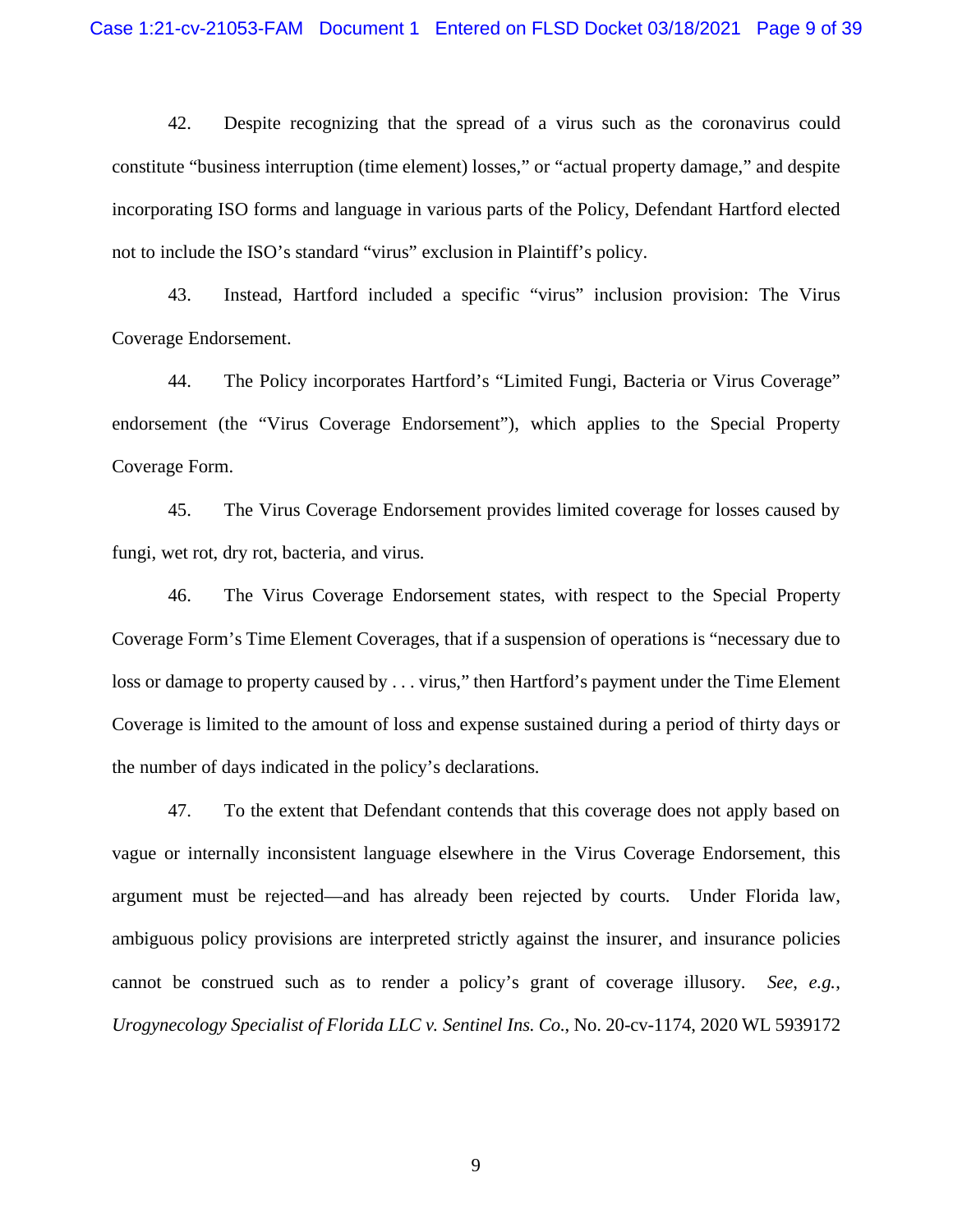(M.D. Fla. Sep. 24, 2020); *Dickson v. Econ. Premier Assur. Co.*, 36 So. 3d 789, 790 (Fla. Dist. Ct. App. 2010); *First Mercury Ins. Co. v. Sudderth*, 620 Fed. App'x 826, 830 (11th Cir. 2015).

48. Accordingly, because the Policy is an all-risk policy, does not exclude the losses that Plaintiff has suffered, and expressly and affirmatively provides certain coverages for loss or damage by virus, Plaintiff's losses are covered up to the applicable limit(s) of insurance.

### *The coronavirus and its impact on property*

49. The coronavirus has spread quickly throughout the United States and much of the world, and it remains widespread throughout the country. The United States has had over thirty million coronavirus infections, and presently averages at least fifty thousand new infections per day.

50. Anyone infected with the coronavirus, including those not showing symptoms and those who have not been tested, may unknowingly spread the virus to others by expelling tiny respiratory droplets when speaking, coughing, exhaling, or sneezing. These droplets can then attach to surfaces or linger and travel in the air. The CDC has estimated that approximately 40% of people infected with the coronavirus are asymptomatic and have unknowingly left the virus in places they have visited. The CDC reports that these people have contributed to the virus's spread, and that the rate of infection is much higher than reported.<sup>4</sup>

51. The persistently high number of infections nationally and locally underscores several basic facts about the coronavirus: it is physically pervasive; it exists in humans, in the air, on surfaces and on objects; it remains highly contagious in air and on surfaces for hours and up to

<sup>4</sup> *See* Erika Edwards, *CDC says COVID-19 cases in U.S. may be 10 times higher than reported*, NBC News (June 25,2020) (https://www.nbcnews.com/health/health-news/cdc-says-covid-19-cases-u-s-maybe-10-n1232134); Ellen Cranley, *40% of people infected with COVID-19 are asymptomatic, a new CDC estimate says*, Business Insider (Jul 12, 2020) (https://www.businessinsider.com/cdc-estimate-40-percentinfected-with-covid-19-asymptomatic-2020-7).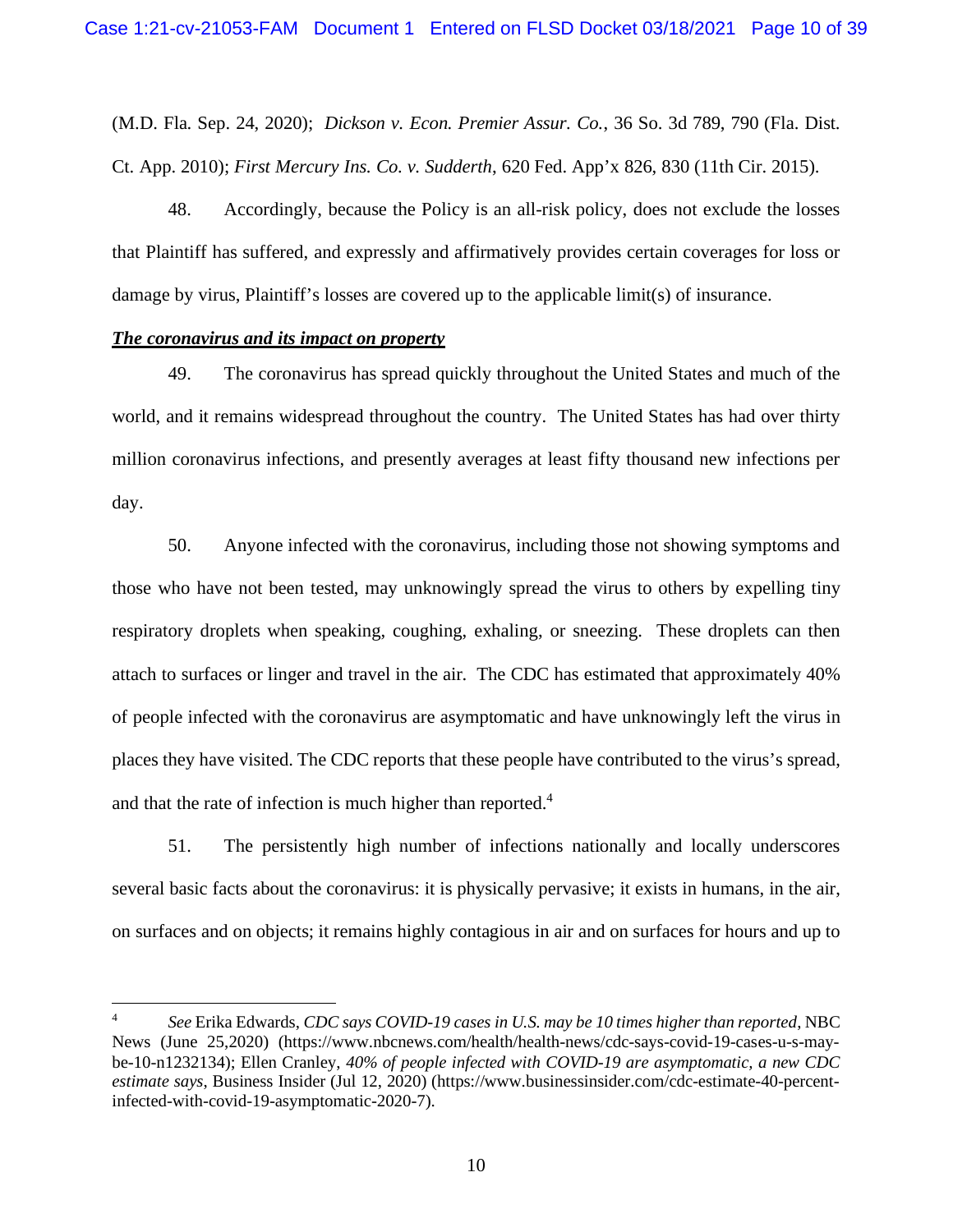several days; and there is no readily available mechanism to permanently or reliably eliminate coronavirus contamination in occupied spaces.

52. According to scientific research, the two main mechanisms for coronavirus contamination of people and property are airborne contamination and contamination through surfaces. When a person infected with the coronavirus expels particles and droplets containing the virus, the virus can then be directly inhaled by others, linger in the air and risk inhalation at a later point in time, or land on and attach to surfaces where it can come into contact with others who touch those surfaces.

53. The coronavirus is active and transmissible in airborne particles of various sizes, from larger respiratory droplets to microscopic "aerosols." Respiratory droplets can travel short and medium distances. Smaller coronavirus-carrying aerosols can float through the air and accumulate over time.<sup>5</sup> These tiny viral particles can linger in the air for hours, invading heating and air ventilation systems where they remain in circulation for longer periods of time.<sup>6</sup> Experts thus have suggested that business property owners upgrade HVAC systems to limit the circulation of viral particles that may exist within the system.<sup>7</sup>

54. Coronavirus-carrying aerosols are most likely to accumulate in confined indoor spaces, including retail locations like restaurants and beauty salons.

<sup>5</sup> *See* Dyani Lewis, *Mounting evidence suggests coronavirus is airborne—but health advice has not caught up*, NATURE (July 8, 2020), *available at* https://www.nature.com/articles/d41586-020-02058- 1#:~:text=Converging%20lines%20of%20evidence%20indicate,air%20and%20accumulate%20over%20t ime.

<sup>6</sup> Neeltje van Doremalen, *et al.*, *Aerosol and Surface Stability of SARS-CoV-2 as Compared with SARS-CoV-1*, N. ENGL. J. MED. (Mar. 17, 2020), available at https://www.nejm.org/doi/full/10.1056/NEJMc2004973.

<sup>7</sup> Zeynep Tufeckci, *We Need to Talk About Ventilation*, THE ATLANTIC, July 30, 2020, available at https://www.theatlantic.com/health/archive/2020/07/why-arent-we-talking-moreaboutairbornetransmission/614737/.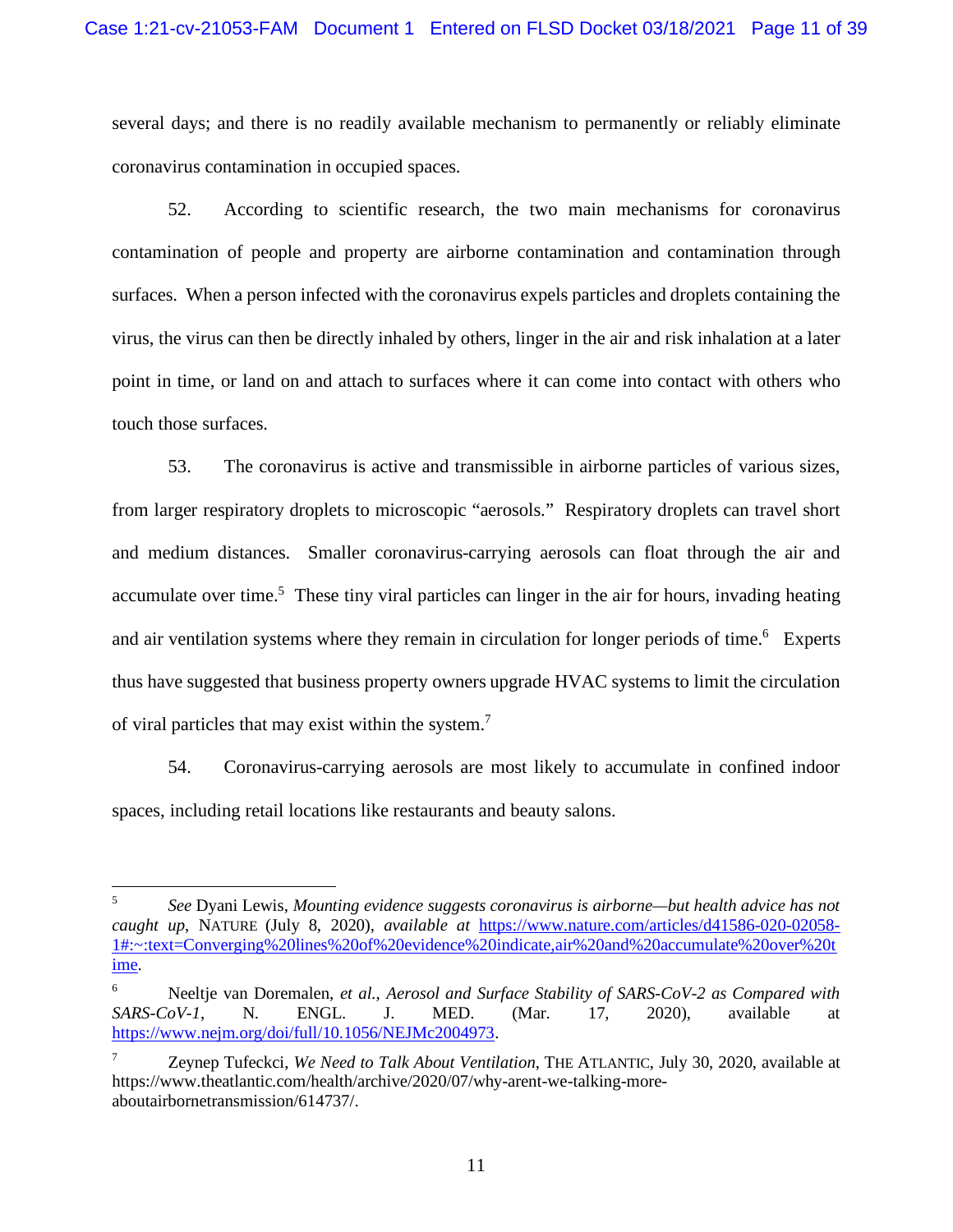55. In addition to airborne and aerosol-based contamination, the coronavirus also contaminates surfaces by attaching to them. The virus can remain active on surfaces for up to several days or even weeks.<sup>8</sup> As with aerosol contamination, the contamination of surfaces is also most likely in confined indoor spaces. Objects and surfaces that are contaminated with the coronavirus are sometimes referred to as "fomites."<sup>9</sup>

56. As reported by *The New England Journal of Medicine*, the coronavirus remains detectable in the air for up to three hours, on copper for up to four hours, on carboard for up to twenty-four hours, and on plastic and stainless steel for up to three days.<sup>10</sup> Other scientific sources report that the coronavirus may remain on polystyrene plastic, aluminum and glass for as long as eight days, and can remain infectious on surfaces and objects at normal room temperatures for up to nine days. $11$ 

57. Like many businesses, Plaintiff's property contains various surfaces and equipment made of plastic, glass, and other materials on which the virus can remain active for long periods of time. Plaintiff also uses glass, plastic and metal equipment as part of its business of providing beauty services. Plaintiff's property therefore became an incubator for the coronavirus, as a

<sup>8</sup> *See Persistence of coronaviruses on inanimate surfaces and their inactivation with biocidal agents*, Vol. 104, Kemp., G., et al., Journal of Hospital Infection, No. 3, March 2020, pages 246-251 (remains infectious from 2 hours to 28 days depending on conditions); see also https://www.ucsf.edu/news/2020/02/416671/how-new-coronavirus-spreads-and-progresses-and-why-onetest-may-not-be-enough (doorknobs and table tops can contain the virus); https://www.nytimes.com/2020/03/02/health/coronavirus-how-it-spreads.html (virus can remain on metal, glass and plastic for several days).

<sup>9</sup> *See*, *e.g.*, Boris Pastorino et al., *Prolonged Infectivity of SARS-CoV-2 in Fomites*, CDC RESEARCH LETTER (Sept. 2020), *available at* https://wwwnc.cdc.gov/eid/article/26/9/20-1788\_article.

<sup>10</sup> Neeltje van Doremalen, *et al.*, *Aerosol and Surface Stability of SARS-CoV-2 as Compared with SARS-CoV-1*, N. ENGL. J. MED. (Mar. 17, 2020), available at https://www.nejm.org/doi/full/10.1056/NEJMc2004973.

<sup>11</sup> Boris Pastorino, *et al*., *Prolonged Infectivity of SARS-CoV-2 in Fomites*, 26 Emerging Infectious Diseases 9 (Sept. 2020) (https://wwwnc.cdc.gov/eid/article/26/9/20-1788\_article).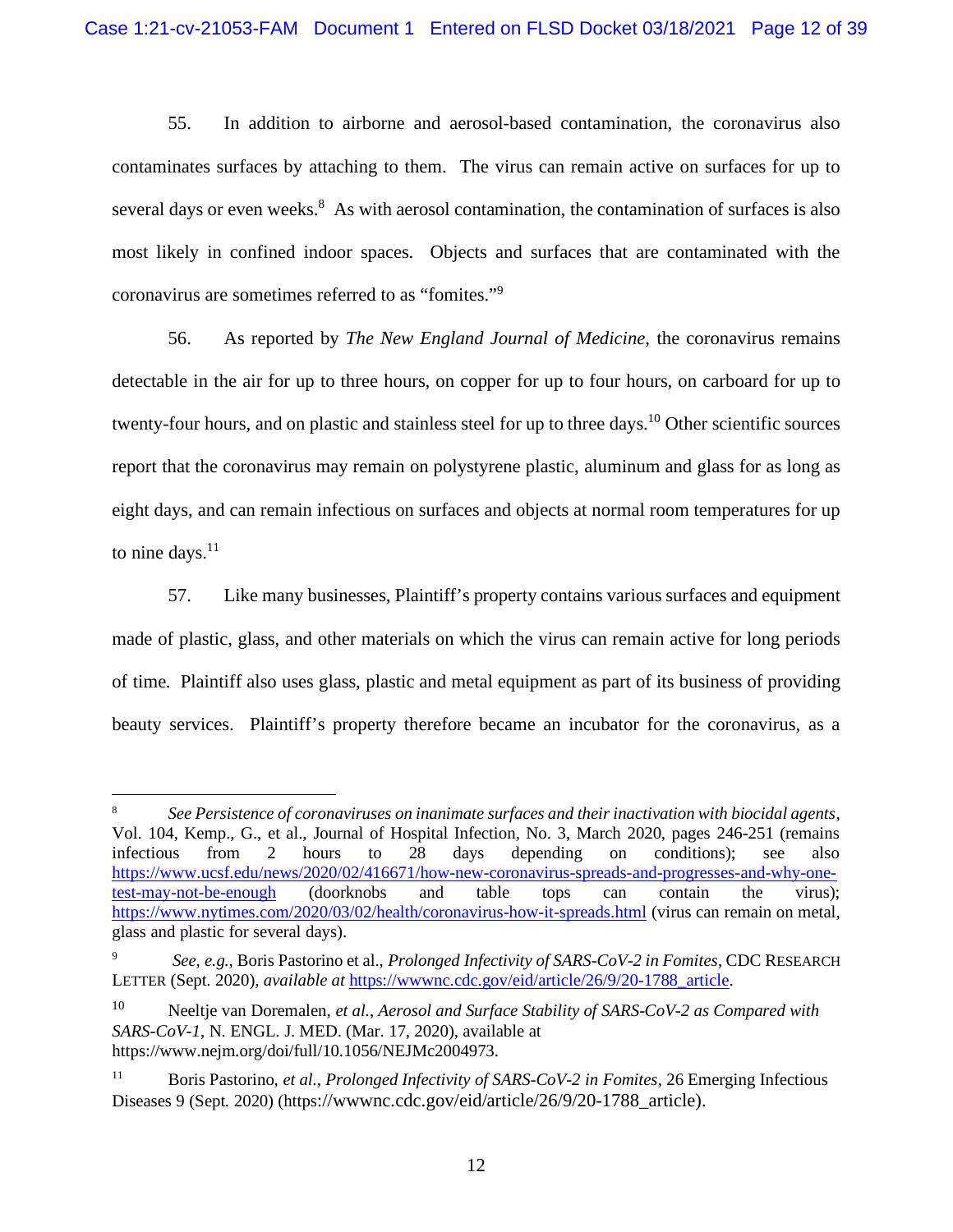business whose very nature requires frequent customer traffic and close physical engagement between customers and staff.

58. At present, there are no known mechanisms for completely or permanently eliminating coronavirus contamination in occupied indoor spaces. Cleaning and disinfecting are, at best, temporary and short-lived solutions. So long as a property is occupied, there is a constant risk of recontamination of air and surfaces.

59. With respect to surface contamination and fomites, indoor spaces are likely continuously re-contaminated so long as they remain occupied. Accordingly, the application of liquid cleaning agents to surfaces is only a temporary and partial solution. With respect to aerosols, the only known mechanisms for mitigating the accumulation of coronavirus-carrying aerosols in indoor spaces are to increase ventilation or install expensive equipment for filtering air. And even these solutions do not completely eliminate the risk of coronavirus contamination.

60. In short, permanently and reliably eliminating coronavirus contamination of property is presently impossible for occupied indoor spaces. Plaintiff's only options are and have been (a) to contain and mitigate the contamination through physical alterations that necessarily lead to a slowdown in business; or (b) to shut down entirely. The alternative—to continue its business unabated and without physical alterations—would not only risk the safety of Plaintiff's staff, Plaintiff's customers, and the general public, but it would also expose the property to a nearcertain risk of widespread and unmitigated physical contamination by the coronavirus.

61. The coronavirus, its omnipresence in Miami-Dade County, and the constant risk of widespread contamination and recontamination have altered Patrice Bourgier's property from a once satisfactory state to a current unsatisfactory and highly dangerous state for providing beauty services. The coronavirus physically changed the condition of Plaintiff's property from usable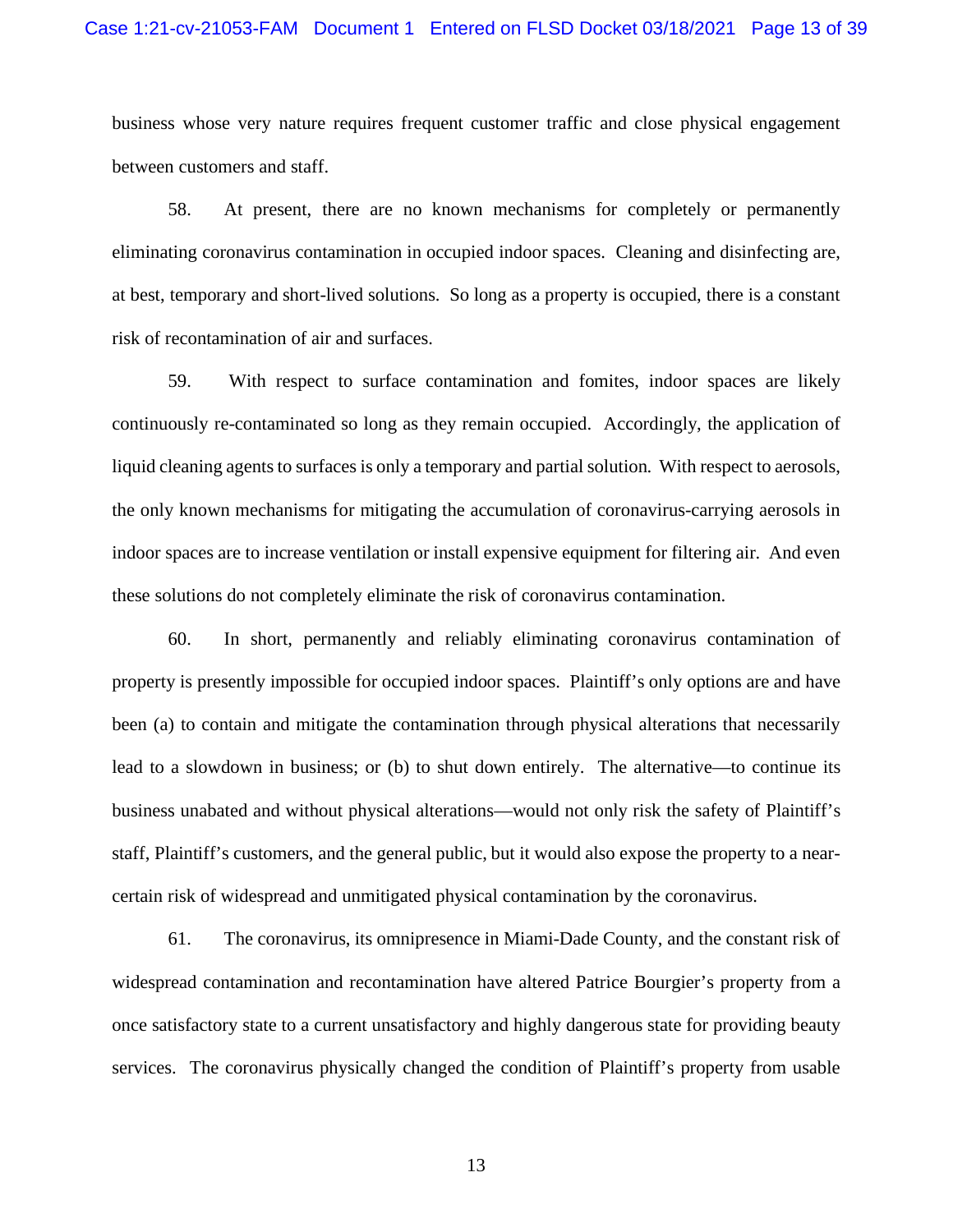and inhabitable to unusable, uninhabitable, unfit for its intended purpose of beauty services, and dangerous and unsafe for human occupation due to the ability of the coronavirus to physically attach to and survive on surfaces within the property; travel through the ventilation system; accumulate in the air; and make contact with people, including employees and patrons, who are on the premises.

62. The physical alteration of Plaintiff's insured property from a satisfactory state to an unsatisfactory and physically harmful state has forced and will continue to force Plaintiff and other businesses to make substantial physical changes to their properties. These changes include but are not limited to the reconfiguration of seating, the installation of plexiglass shields and additional sanitizer dispensers, the enhancement of air filtration systems in response to the threat of transmission of the coronavirus from those coming in and out of the property, and the more frequent replacement of equipment due to the increased rate of deterioration from increased cleaning. To the extent that Defendant's policies may arguably be interpreted to require a structural alteration to Plaintiff's property in order to trigger coverage—an interpretation that would be inconsistent with the law of Florida and other states—such alteration has indeed occurred.

63. The insurance industry itself has also acknowledged that viruses physically alter insured property. In 2006, the ISO not only explained that a specific virus exclusion was necessary to exclude pandemic-related risks from all-risk policies. It also explained that "[d]isease-causing agents may render a product impure or enable the spread of disease *by the presence on the interior building surfaces or surfaces of personal property*." <sup>12</sup>

#### *Plaintiff's covered losses*

<sup>&</sup>lt;sup>12</sup> Insurance Services Office, Inc., Circular, LI-CF-2006-175, July 6, 2006.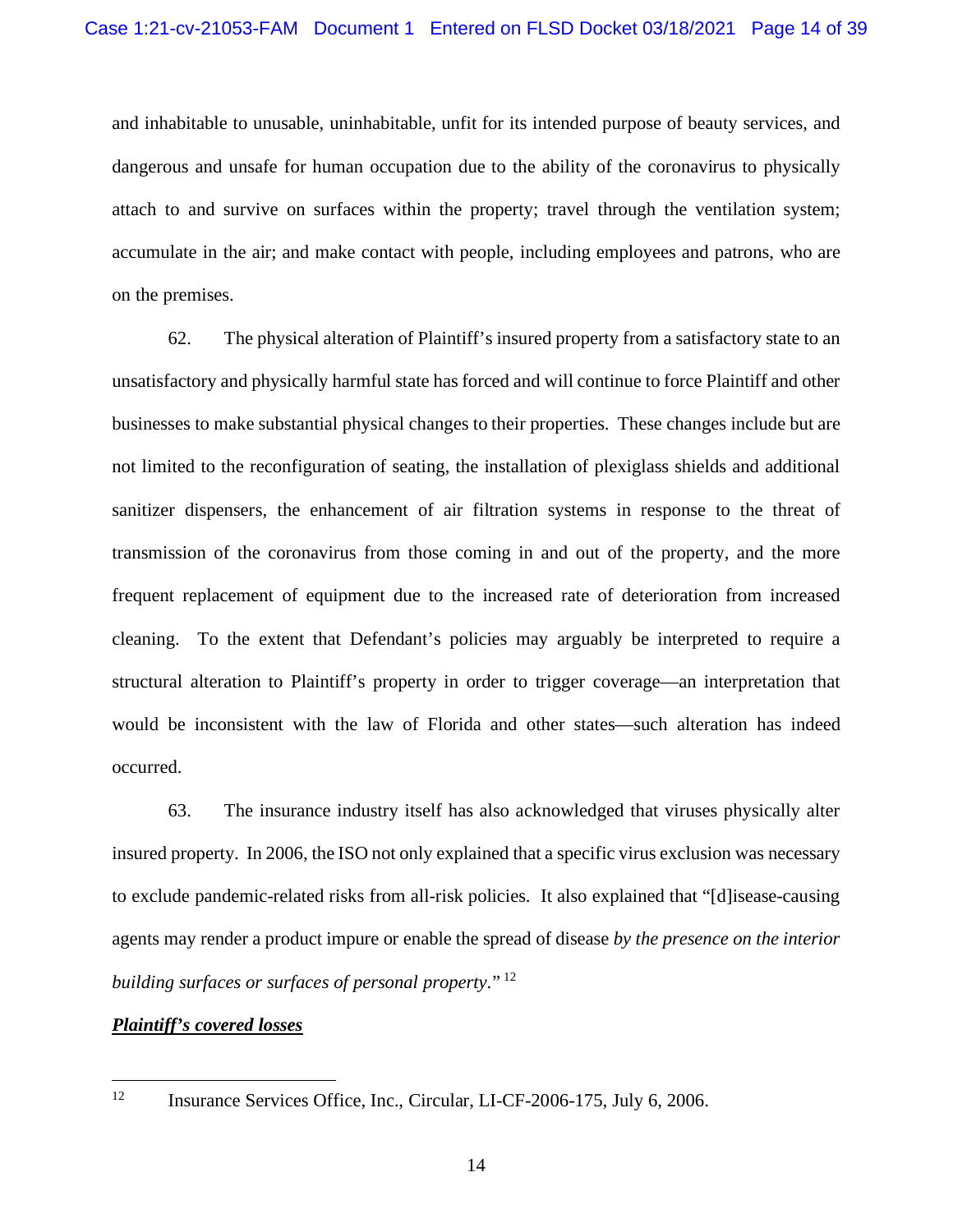64. Like many areas of the country, Miami-Dade County, where the Patrice Bourgier salon is located, suffers from widespread coronavirus contamination and infection.<sup>13</sup> As a result, the coronavirus has undoubtedly been physically present on Plaintiff's property, before and after the danger of contracting the coronavirus became known to the public. Equally important, the omnipresence of the virus, and the constant risk of contamination and re-contamination by the virus, have made it impossible for Plaintiff to continue normal operations at the salon. Absent severe and drastic physical alterations to the Patrice Bourgier property, it would be impossible to reliably avoid or eliminate the presence of the virus on the property.

65. The widespread presence of the coronavirus prompted actions by civil authorities throughout the United States ("Civil Authority Actions"), including but not limited to civil authorities with jurisdiction over the Patrice Bourgier salon: the City of Miami, Miami-Dade County, and the state of Florida. These Civil Authority Actions have restricted and prohibited access to the insured property as a direct result of a Covered Cause of Loss to property in the immediate area of Plaintiff's premises.

66. Throughout March and April 2020, the City of Miami issued and extended several Emergency Orders that ordered all City residents to remain home with certain exceptions, and closed all non-essential retail and commercial establishments, including but not limited to beauty salons.

67. On March 19, 2020, Miami-Dade County issued Emergency Order 07-20, requiring the closure of all non-essential businesses, including but not limited to beauty salons.

<sup>13</sup> *See* COVID-19 United States Cases by County, Johns Hopkins University of Medicine Coronavirus Resource Center, available at https://coronavirus.jhu.edu/us-map (last visited Mar. 17, 2021).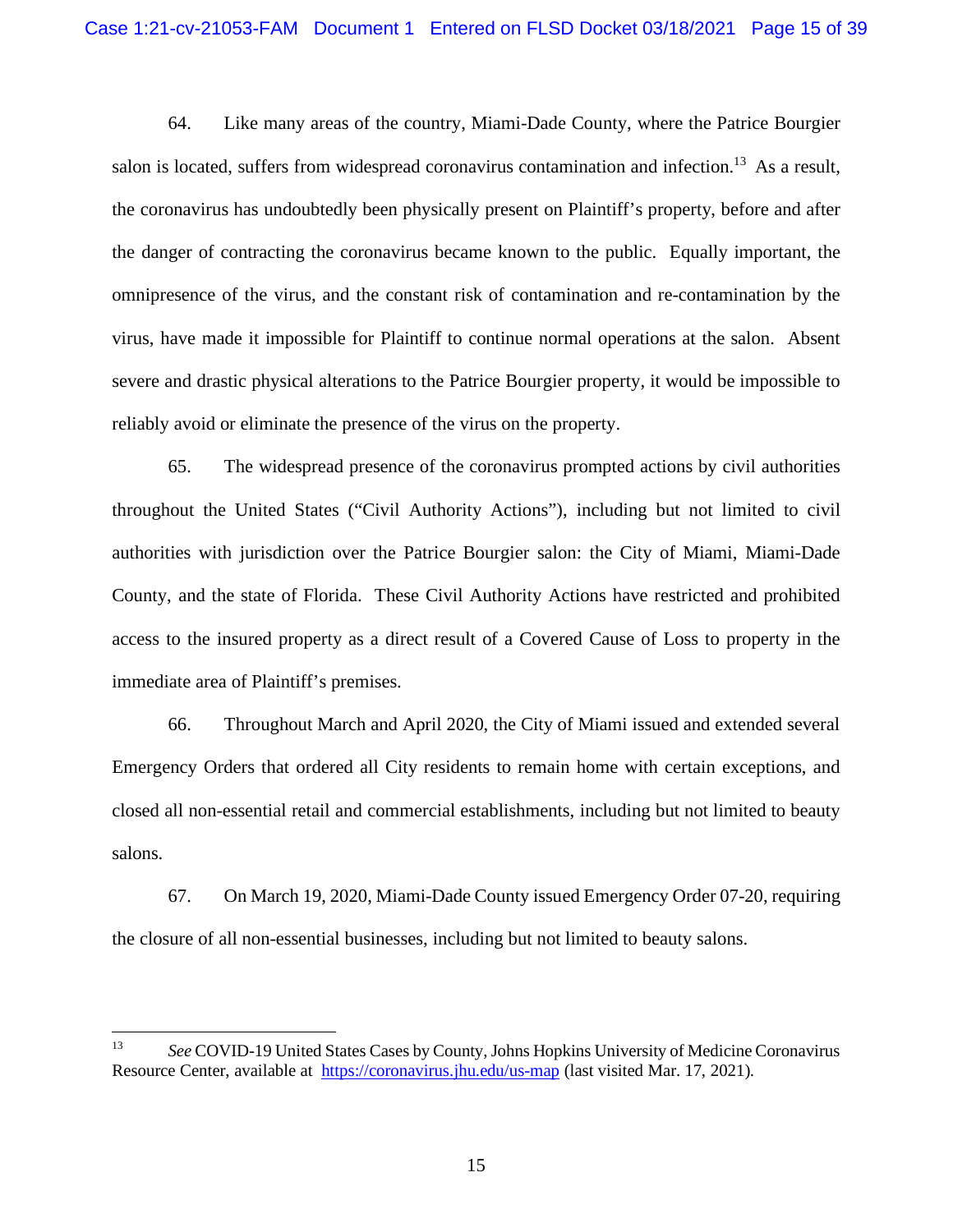68. On March 30, 2020, the Governor of Florida signed Executive Order 20-89, ordering Miami-Dade County, among other counties, "to restrict public access" to non-essential businesses.

69. In Florida, violations of an executive order issued by the Governor pursuant to the State Emergency Management Act are second-degree misdemeanors punishable by imprisonment.

70. The presence of the coronavirus caused direct physical loss of and/or damage to the covered premises under the Policy in several respects:

- a. First, the novel coronavirus physically contaminated the air in and surfaces on Plaintiff's property, thereby eliminating, impairing, or limiting the use of that property. Although Plaintiff has undertaken diligent efforts—at Plaintiff's own significant expense—to mitigate, prevent, contain and reduce this contamination, Plaintiff has been unable to permanently or reliably end the contamination, because of the constant threat of recontamination of surfaces on and air in Plaintiff's property. In short, the actual and imminent contamination and recontamination of Plaintiff's property have physically transformed and altered the property from a satisfactory to an unsatisfactory and unsafe state.
- b. Second, the actual and imminent physical contamination of Plaintiff's property forced Plaintiff to make necessary loss-mitigating physical alterations to its property. These alterations have including but are not limited to altering the physical layout of its property and reducing the occupancy of its property.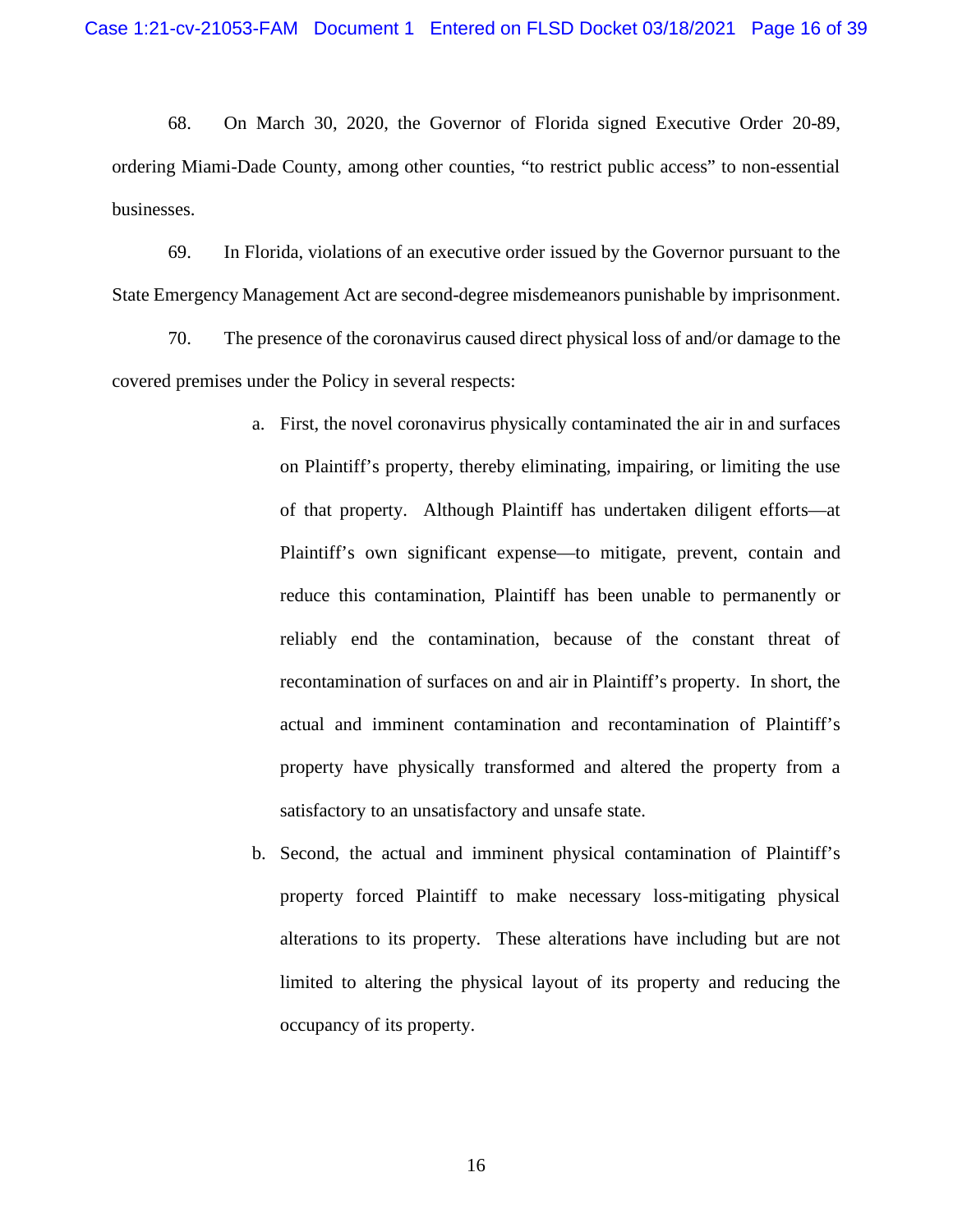- c. Third, the actual and imminent physical contamination of Plaintiff's property caused all or part of the property to be physically uninhabitable by customers at various periods between March of 2020 and the date of filing of this Complaint.
- d. Fourth, the actual and imminent physical contamination of Plaintiff's property caused the property's physical function to be nearly eliminated, destroyed, and/or severely limited.

71. At all times material to this action, demand for the Patrice Bourgier salon's services has remained healthy. Therefore, to the extent that Patrice Bourgier has lost business income and suffered a slowdown in business since March 2020, it is because of the above-described physical loss of and damage to its property.

72. In other words, Plaintiff has lost business income *not* primarily because of a downturn in demand of a deterioration in market conditions, but instead because of the coronavirus, its actual and imminent physical contamination of the property, and necessary physical alterations to contain and mitigate this contamination. In short, Patrice Bourgier's losses are tethered to the direct physical loss and physical damage to its property.

73. Although some of the contamination of the property can be partly mitigated by decontamination protocols, this has not eliminated or fully mitigated Plaintiff's covered losses for several reasons.

> a. First, given the constant threat of recurring and repeated contamination, cleaning protocols alone are insufficient to completely, reliably, and permanently eliminate the contamination.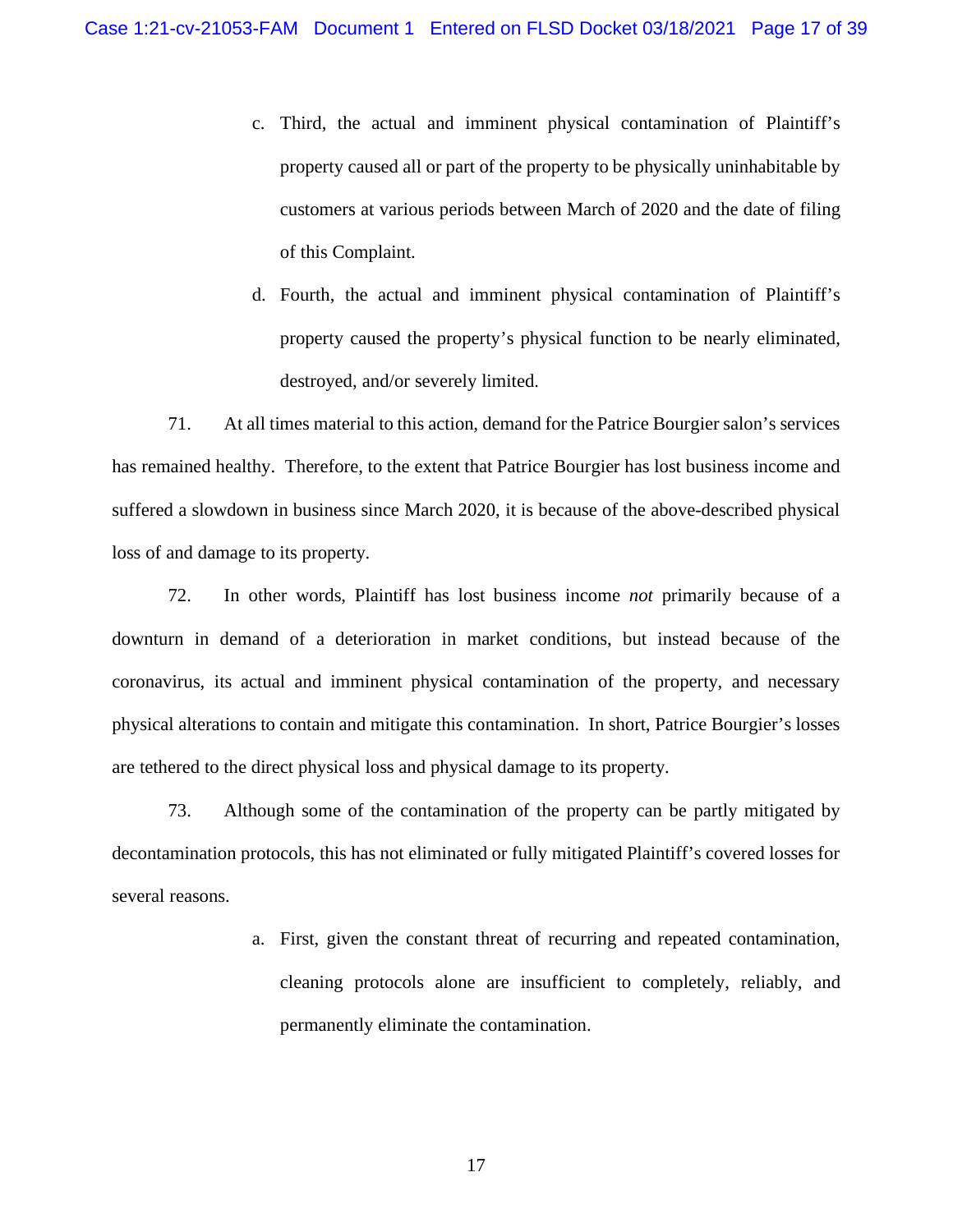b. Second and relatedly, Plaintiff has been forced to make necessary physical alterations to its property—in addition to decontamination protocols—that have caused a loss of business income. For example, in an effort to contain and mitigate contamination by the coronavirus, Plaintiff has physically reconfigured its property and reduced the property's occupancy.

c. Third, Plaintiff's cleaning protocols have themselves led to property loss and damage, as the use of harsher cleaning agents necessary to temporarily decontaminate surfaces exposed to the coronavirus have led those surfaces to deteriorate more rapidly.

74. Therefore, although Plaintiff has sought to mitigate its business income losses, it has been unable to avoid or eliminate the suspension of business operations at its premises. Plaintiff is and has been unable to permanently or reliably eliminate or avoid coronavirus contamination of its property so long as it continues to operate its business at all. The constant risk of recontamination is particularly acute because Plaintiff's business is a beauty salon which requires employees to make close contact with their clients.

75. The Civil Authority Actions prohibiting public access to the covered premises and the surrounding area were issued in response to dangerous physical conditions in the vicinity of the Patrice Bourgier salon and caused a suspension of business operations on the covered premises.

76. As a result of the coronavirus, Patrice Bourgier has suffered a suspension of business operations, sustained losses of business income, and incurred extra expenses.

77. As a result of the Civil Authority Actions, Patrice Bourgier has suffered a suspension of business operations, sustained losses of business income, and incurred extra expenses.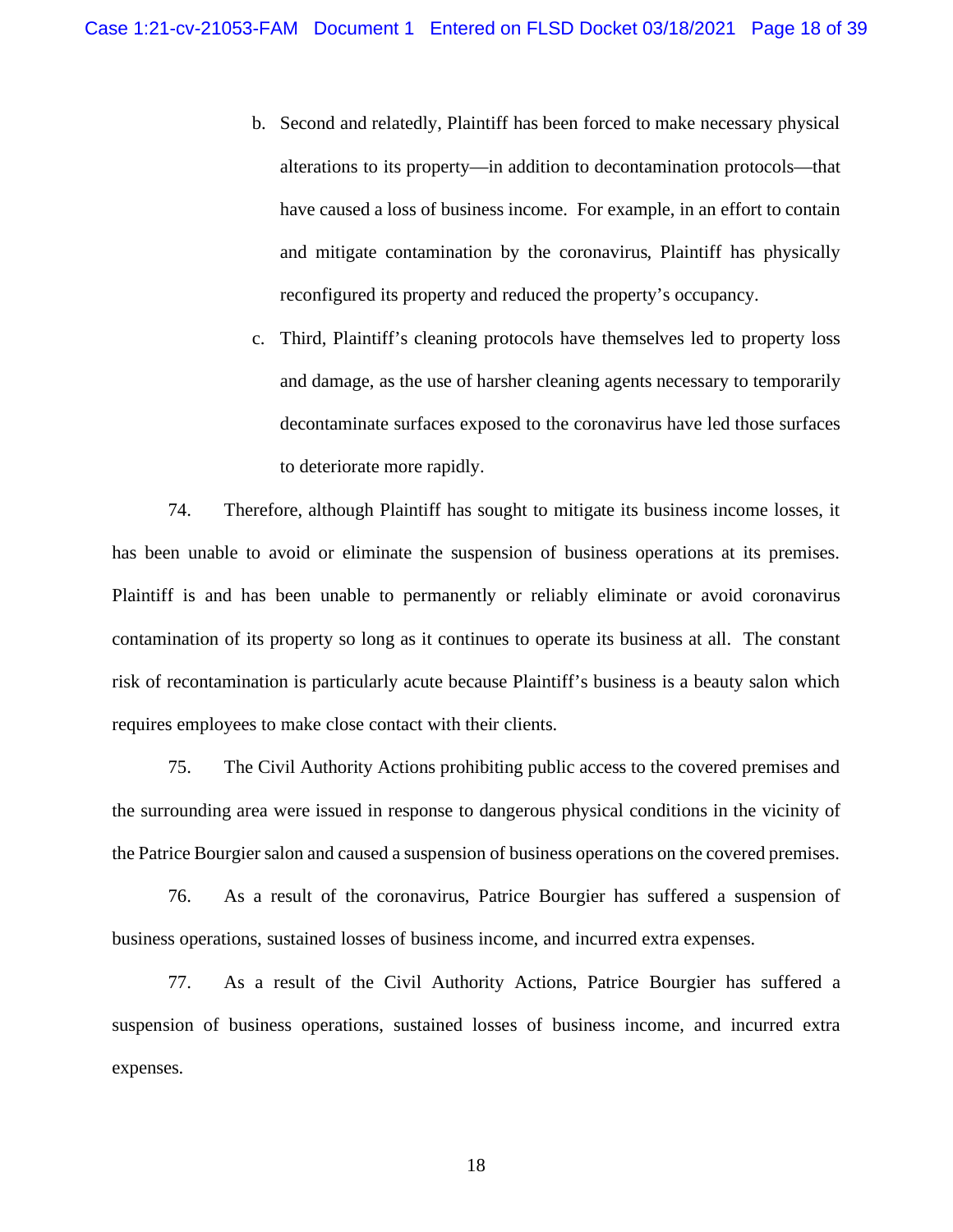78. These losses and expenses have continued through the date of filing of this action.

79. These losses and expenses are not excluded from coverage under the Policy. And because the Policy is an all-risk policy, and Plaintiff has complied with its contractual obligations, Plaintiff is entitled to payment for these losses and expenses.

80. These losses and expenses are also expressly covered pursuant to the Policy's Virus Coverage Endorsement.

81. Accordingly, Plaintiff provided notice of its losses and expenses to Defendant, consistent with the terms and procedures of the Policy.

82. But contrary to the plain language of the Policy, and to Defendant's corresponding promises and contractual obligations, Defendant has refused to pay for Plaintiff's losses and expenses.

#### **CLASS ACTION ALLEGATIONS**

83. The class claims all derive directly from a single course of conduct by Defendant: its systematic and uniform refusal to pay insureds for losses suffered due to the coronavirus and the related actions taken by civil authorities.

84. Plaintiff brings this action pursuant to Rules 23(a), 23(b)(1), 23(b)(2), and/or 23(b)(3), as well as 23(c)(4), of the Federal Rules of Civil Procedure, individually and on behalf of all others similarly situated. This action satisfies the numerosity, commonality, typicality, adequacy, predominance, and superiority requirements of those provisions.

85. Plaintiff seeks to represent nationwide classes defined as:

a) All persons and entities with Business Income coverage under a property insurance policy issued by Defendant, which suffered a suspension of business due to the coronavirus, and for which Defendant has denied a claim for the losses or have otherwise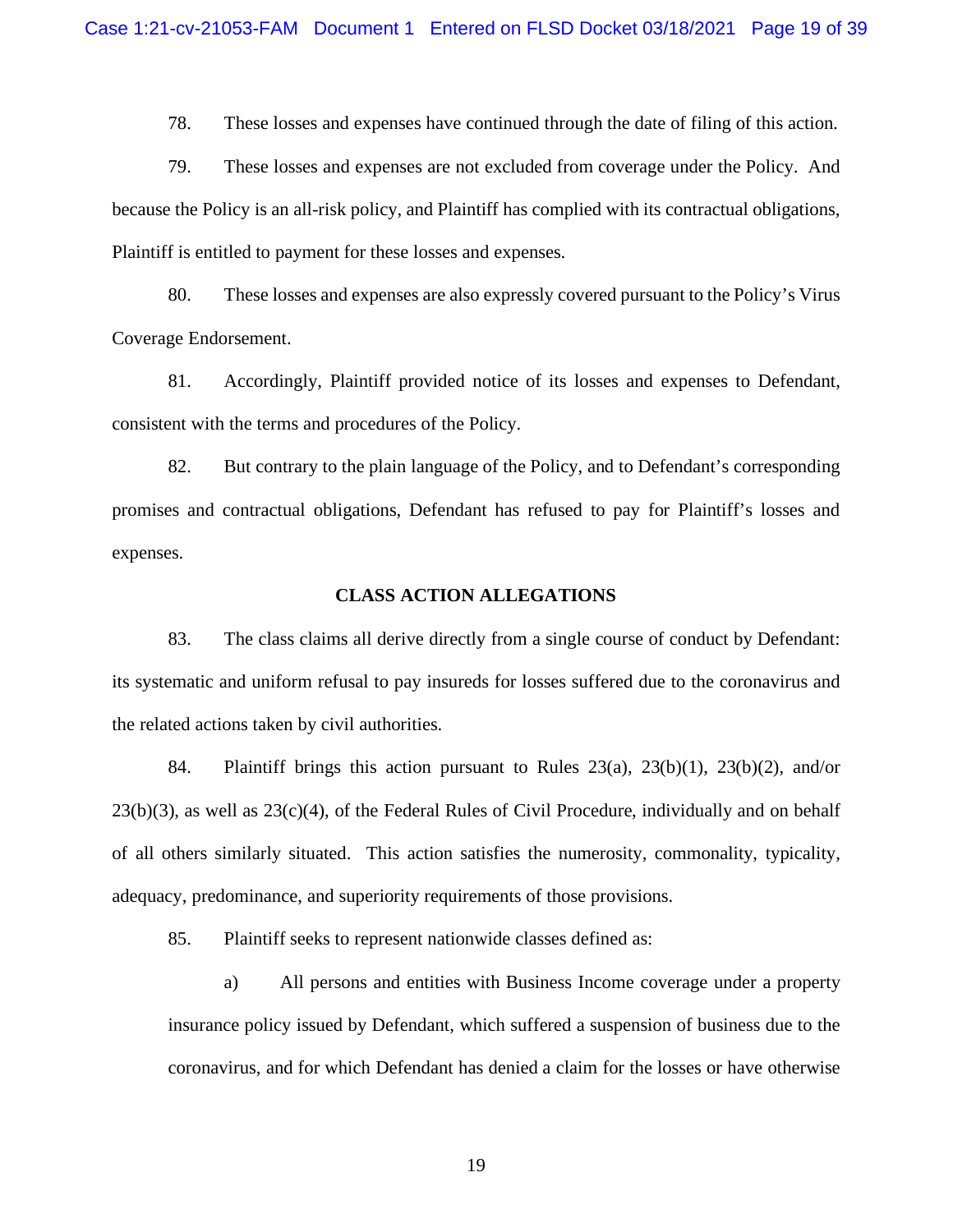failed to acknowledge, accept as a covered loss, or pay for the covered losses ("the Business Income Coverage Class").

b) All persons and entities with Civil Authority coverage under a property insurance policy issued by Defendant, which suffered loss of Business Income and/or Extra Expense caused by an action of a civil authority, and for which Defendant has denied a claim for the losses or has otherwise failed to acknowledge, accept as a covered loss, or pay for the covered losses ("the Civil Authority Coverage Class").

c) All persons and entities with Extra Expense coverage under a property insurance policy issued by Defendant, which sought to avoid or minimize the suspension of business caused by the coronavirus and/or the actions of civil authorities in response to the coronavirus, and for which Defendant has denied a claim for the expenses or has otherwise failed to acknowledge, accept as a covered expense, or pay for the covered expenses ("the Extra Expense Coverage Class").

d) All persons and entities with a Virus Coverage Endorsement under a property insurance policy issued by Defendant, which suffered a suspension of business and sought to avoid or minimize the suspension of business caused by the coronavirus and/or the actions of civil authorities in response to the coronavirus, and for which Defendant has denied a claim for the losses and expenses or has otherwise failed to acknowledge, accept as a covered expense, or pay for the covered expenses the Time Element losses suffered ("the Virus Coverage Endorsement Coverage Class").

86. Excluded from each defined proposed Class are Defendant and any of its members, affiliates, parents, subsidiaries, officers, directors, employees, successors, or assigns;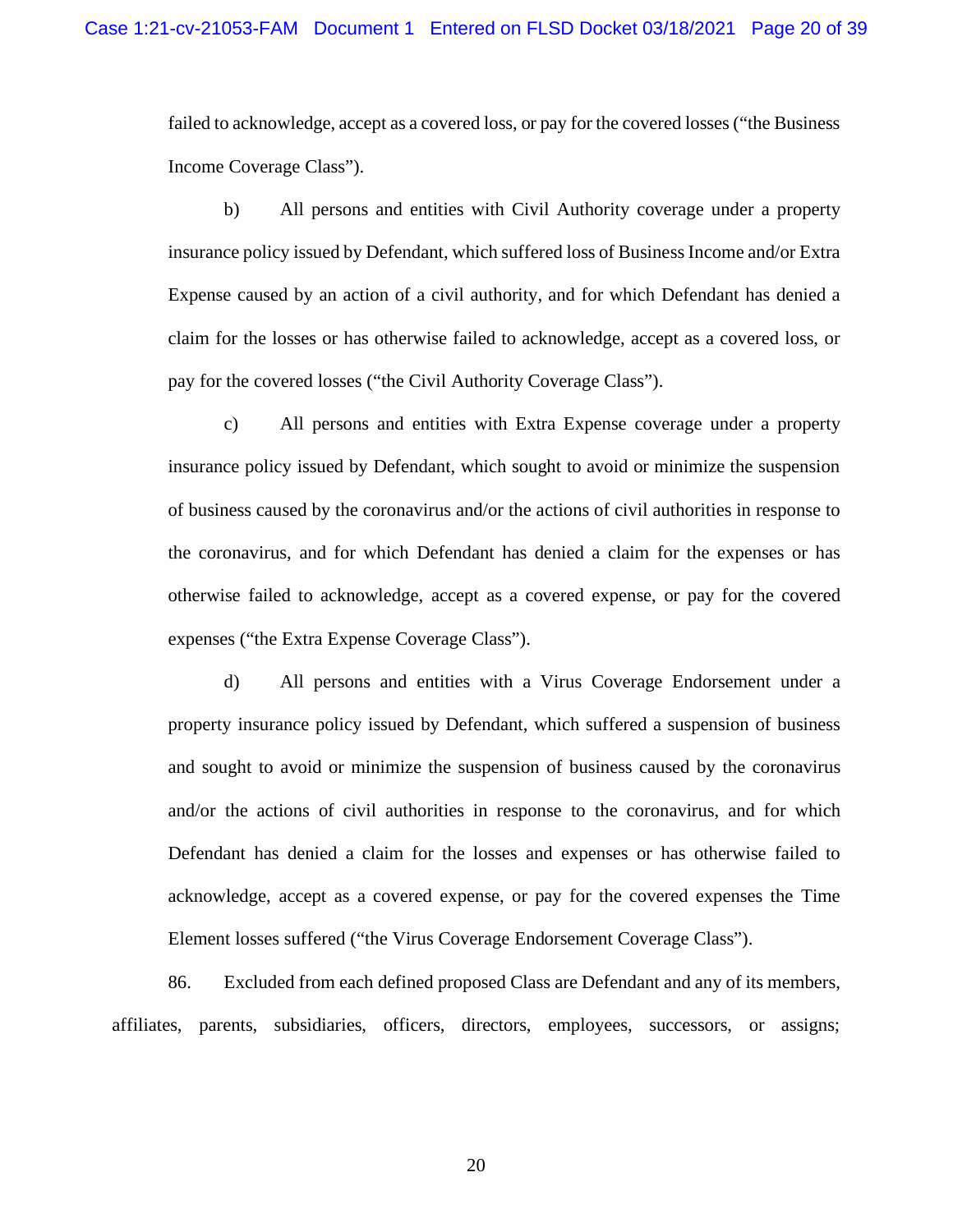governmental entities; Class Counsel and their employees; and the judicial officers and Court staff assigned to this case and their immediate family members.

87. Plaintiff reserves the right to modify, expand, or amend the definitions of the proposed Classes, as appropriate, during the course of this litigation.

88. This action has been brought and may properly be maintained on behalf of each Class proposed herein under the criteria of Rule 23 of the Federal Rules of Civil Procedure.

#### **Numerosity and Ascertainability**

89. This action satisfies the requirements of Fed. R. Civ. P.  $23(a)(1)$ . The members of each proposed Class are so numerous that individual joinder of all Class members is impracticable. There are, at a minimum, thousands of members of each proposed Class, and these individuals and entities are spread out across the country.

90. The identity of Class members is ascertainable, as the names and addresses of all Class members can be identified in Defendant's or its agents' books and records. Class members may be notified of the pendency of this action by recognized, Court-approved notice dissemination methods, which may include U.S. mail, electronic mail, internet postings, and/or published notice.

#### **Predominance of Common Issues**

91. This action satisfies the requirements of Fed. R. Civ. P. 23(a)(2) and 23(b)(3) because this action involves common questions of law and fact which predominate over any questions affecting only individual Class members. Defendant issued all-risk policies to all the members of each proposed Class in exchange for payment of premiums by the Class members. The questions of law and fact affecting all Class members include, without limitation, the following:

> a) Whether Plaintiff and the Class members suffered a covered loss under the common policies issued to members of the Class;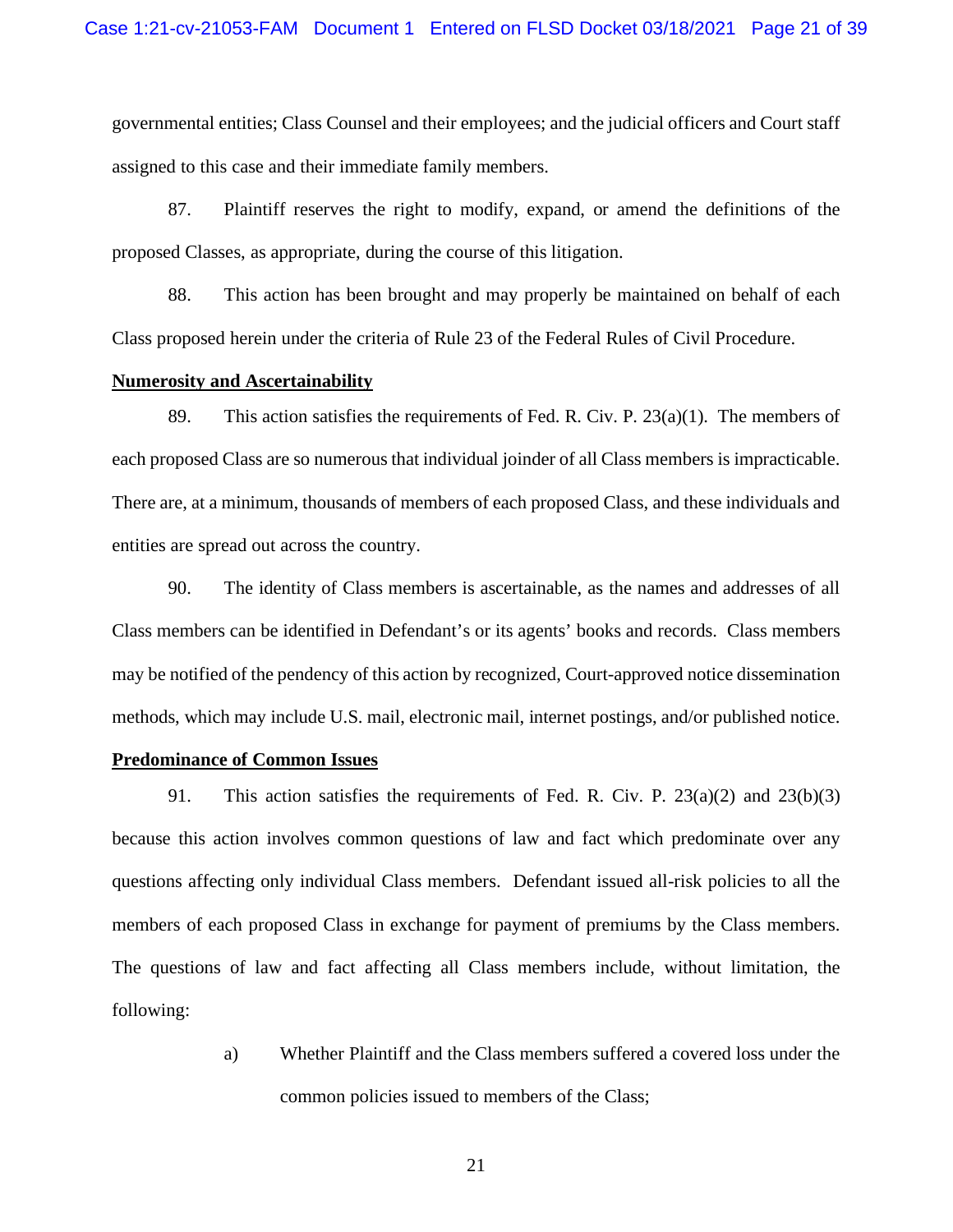- b) Whether Defendant wrongfully denied all claims related to the coronavirus;
- c) Whether Defendant's Business Income coverage applies to a suspension of business caused by the coronavirus and/or related actions of civil authorities taken in response to the presence or threat of the coronavirus;
- e) Whether Defendant's Civil Authority coverage applies to a loss of Business Income caused by the orders of local, municipal, city, county, and/or state governmental entities requiring the suspension of business during the outbreak of the coronavirus in the United States;
- f) Whether Defendant's Extra Expense coverage applies to efforts to avoid or minimize a loss caused by the coronavirus;
- g) Whether Defendant's Virus Coverage Endorsement coverage applies to losses caused by the coronavirus;
- h) Whether Defendant has breached its contracts of insurance through a uniform and blanket denial of all claims for business losses related to the coronavirus and/or the related actions of civil authorities taken in response to the presence or threat of the coronavirus;
- i) Whether Plaintiff and the Class members suffered damages as a result of Defendant's actions; and
- j) Whether Plaintiff and the Class members are entitled to an award of reasonable attorneys' fees, interest, and costs.

#### **Typicality**

92. This action satisfies the requirements of Fed. R. Civ. P. 23(a)(3) because Plaintiff's claims are typical of the claims of the Class members and arise from the same course of conduct by Defendant. Plaintiff and the other Class members are all similarly affected by Defendant's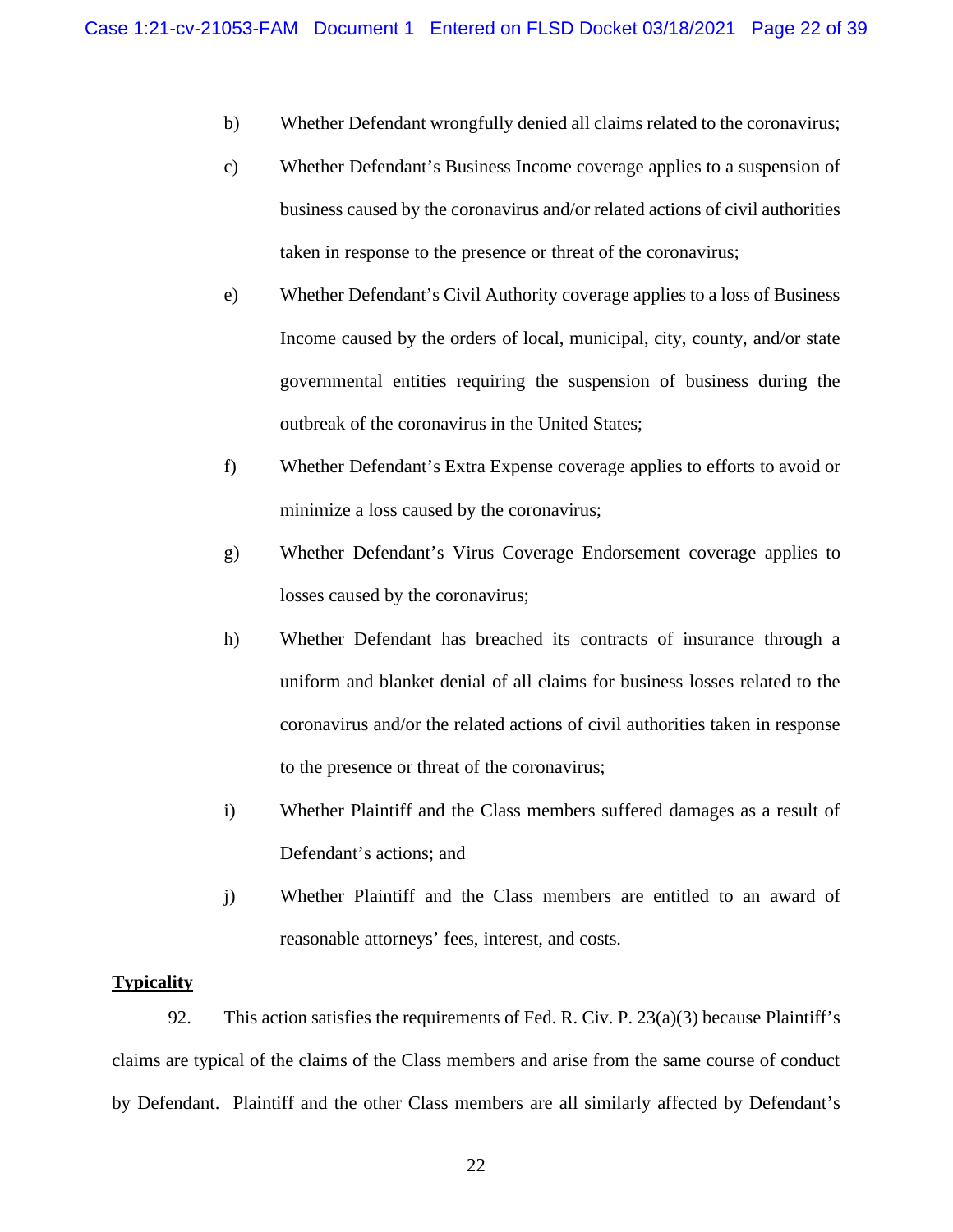refusal to pay under their property insurance policies. Plaintiff's claims are based upon the same legal theories as those of the other Class members. Plaintiff and the other Class members sustained damages as a direct and proximate result of the same wrongful practices in which Defendant engaged. The relief Plaintiff seeks is typical of the relief sought for the absent Class members.

### **Adequacy of Representation**

93. This action satisfies the requirements of Fed. R. Civ. P.  $23(a)(4)$  because Plaintiff will fairly and adequately represent and protect the interests of Class members. Plaintiff has retained counsel with substantial experience in prosecuting complex class action litigation.

94. Plaintiff and its counsel are committed to vigorously prosecuting this action on behalf of the Class members and have the financial resources to do so. Neither Plaintiff nor its counsel has interests adverse to those of the Class members.

# **Inconsistent or Varying Adjudications and the Risk of Impediments to Other Class Members' Interests**

95. This action satisfies the requirements of Fed. R. Civ. P. 23(b)(1). Plaintiff seeks class-wide adjudication as to the interpretation and scope of Defendant's property insurance policies. The prosecution of separate actions by individual members of the proposed Classes would create an imminent risk of inconsistent or varying adjudications that would establish incompatible standards of conduct for Defendant.

# **Final Injunctive and/or Corresponding Declaratory Relief with respect to the Class is Appropriate**

96. This action satisfies the requirements of Fed. R. Civ. P. 23(b)(2) because Defendant acted or refused to act on grounds generally applicable to Plaintiff and the other Class members, thereby making appropriate final injunctive and/or corresponding declaratory relief with respect to the Class members. The class claims all derive directly from Defendant's systematic and uniform refusal to pay insureds for losses suffered due to the coronavirus and the related actions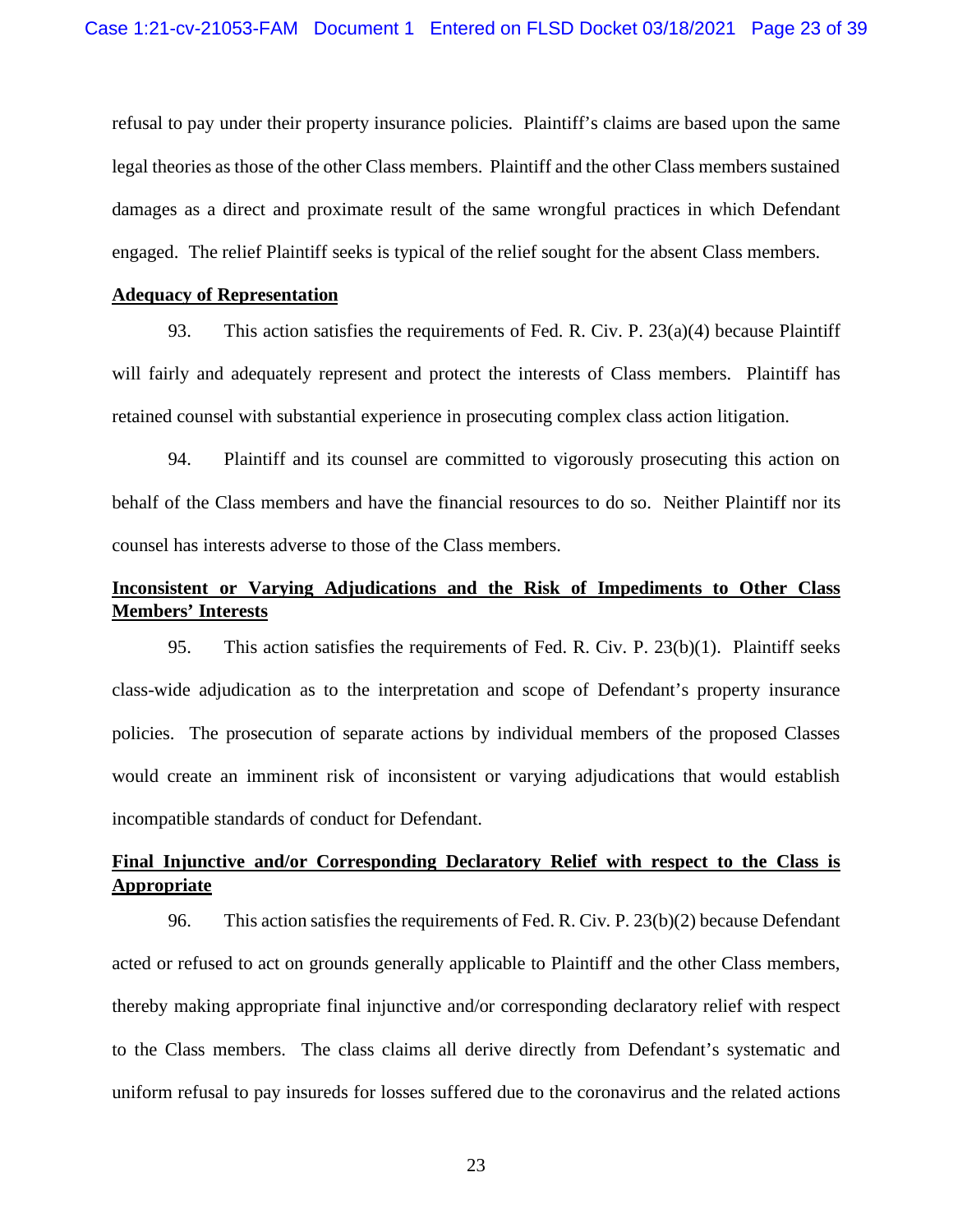taken by civil authorities to suspend business operations. Defendant's actions or refusal to act are grounded upon the same generally applicable legal theories.

#### **Superiority**

97. This action satisfies the requirements of Fed. R. Civ. P. 23(b)(3) because a class action is superior to other available methods for the fair and efficient adjudication of this controversy. The common questions of law and of fact regarding Defendant's conduct and the interpretation of the common language in their property insurance policies predominate over any questions affecting only individual Class members.

98. Because the damages suffered by certain individual Class members may be relatively small, the expense and burden of individual litigation would make it very difficult or impossible for all individual Class members to redress the wrongs done to each of them individually, such that many Class members would have no rational economic interest in individually controlling the prosecution of specific actions, and the burden imposed on the judicial system by individual litigation by even a small fraction of the Class would be enormous, making class adjudication the superior alternative under Fed. R. Civ. P. 23(b)(3)(A).

99. The conduct of this action as a class action presents far fewer management difficulties, far better conserves judicial resources and the parties' resources, and far more effectively protects the rights of each Class member than would piecemeal litigation. Compared to the expense, burdens, inconsistencies, economic infeasibility, and inefficiencies of individualized litigation, the challenges of managing this action as a class action are substantially outweighed by the benefits to the legitimate interests of the parties, the Court, and the public of class treatment in this Court, making class adjudication superior to other alternatives, under Fed. R. Civ. P. 23(b)(3)(D).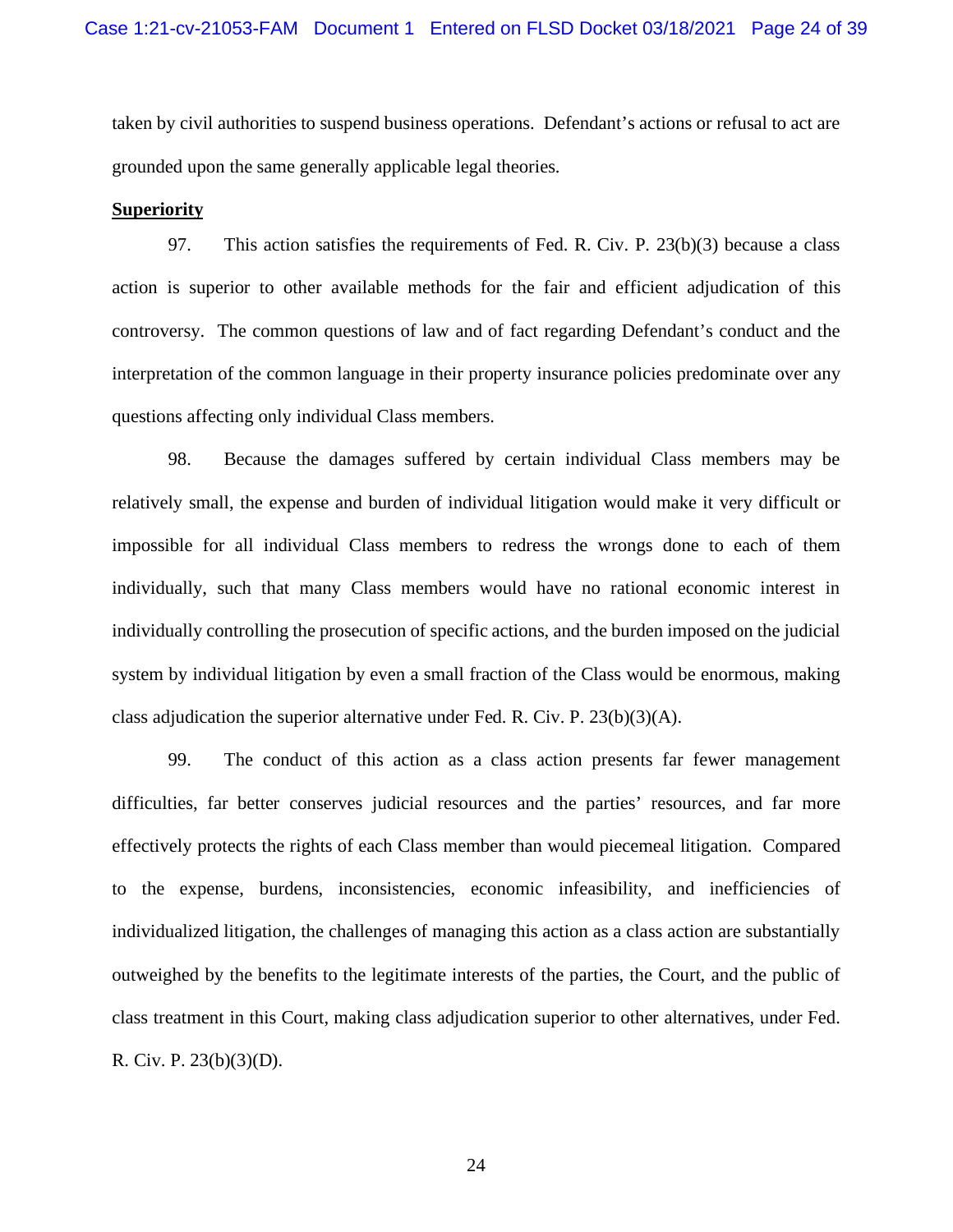100. Plaintiff is not aware of any obstacles likely to be encountered in the management of this action that would preclude its maintenance as a class action. Rule 23 provides the Court with authority and flexibility to maximize the efficiencies and benefits of the class mechanism and reduce management challenges. The Court may, on motion of Plaintiff or on its own determination, certify nationwide, statewide and/or multistate classes for claims sharing common legal questions; utilize the provisions of Rule 23(c)(4) to certify any particular claims, issues, or common questions of fact or law for class-wide adjudication; certify and adjudicate bellwether class claims; and utilize Rule  $23(c)(5)$  to divide any Class into subclasses.

### **CAUSES OF ACTION**

### **COUNT I: DECLARATORY JUDGMENT (On behalf of the Business Income Coverage Class)**

101. Plaintiff re-adopts and re-alleges paragraphs 1 through 100 above.

102. Plaintiff brings this Count individually and on behalf of the other members of the Business Income Coverage Class.

103. Under 28 U.S.C. §§ 2201 and 2202, this Court has jurisdiction to declare the rights and other legal relations of the parties in dispute.

104. Plaintiff's Policy, as well as the policies of other Business Income Coverage Class members, are insurance contracts under which Defendant was paid premiums in exchange for promises to pay Class members' losses for claims covered by the Policy.

105. In the Policy, Defendant promised to pay for losses of business income sustained as a result of perils not excluded under the Policy. Specifically, Defendant promised to pay for losses of business income sustained as a result of a suspension of business operations during the Period of Restoration.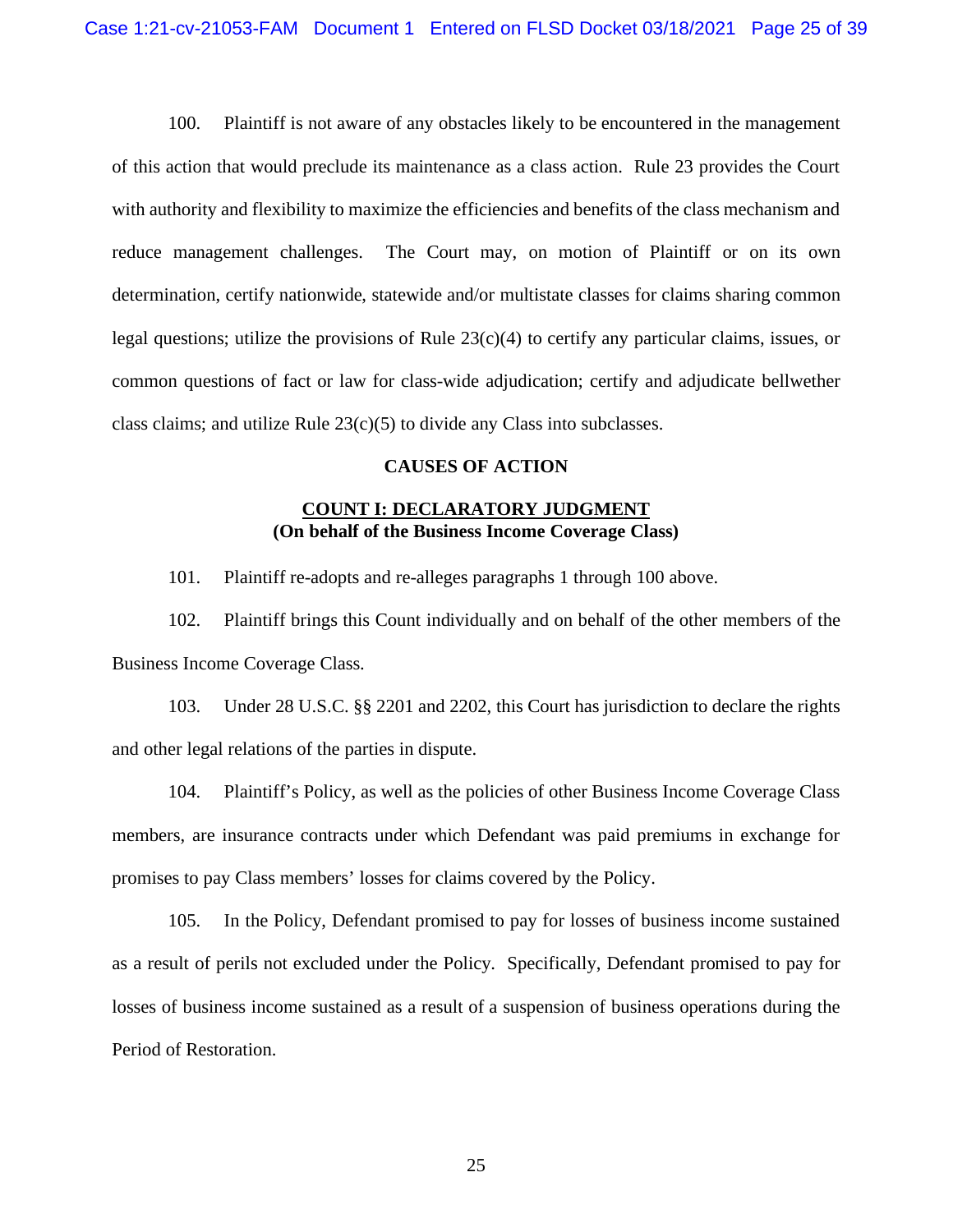106. The coronavirus caused direct physical loss of and damage to Patrice Bourgier and other Class members' insured premises, resulting in suspensions of business operations at these premises. These suspensions have caused Plaintiff and Class members to suffer losses of business income.

107. These suspensions and losses triggered business income coverage under the Policy and other Class members' policies.

108. Plaintiff and the other Class members have complied with all applicable provisions of their respective policies, including payment of premiums.

109. Defendant, without justification, disputes that the Policy and other Class members' policies provide coverage for these losses.

110. Plaintiff seeks a Declaratory Judgment that its Policy and other Class members' policies provide coverage for the losses of business income.

111. An actual case or controversy exists regarding Plaintiff's and other Class members' rights and Defendant's obligations to reimburse Plaintiff and other Class members for the full amount of these losses. Accordingly, the Declaratory Judgment sought is justiciable.

WHEREFORE, Plaintiff requests that this Court enter a Declaratory Judgment declaring that the Policy and other Class members' policies provide coverage for Class members' losses of business income.

### **COUNT II: BREACH OF CONTRACT (On behalf of the Business Income Coverage Class)**

112. Plaintiff re-adopts and re-alleges paragraphs 1 through 100 above.

113. Plaintiff brings this Count individually and on behalf of the other members of the Business Income Coverage Class.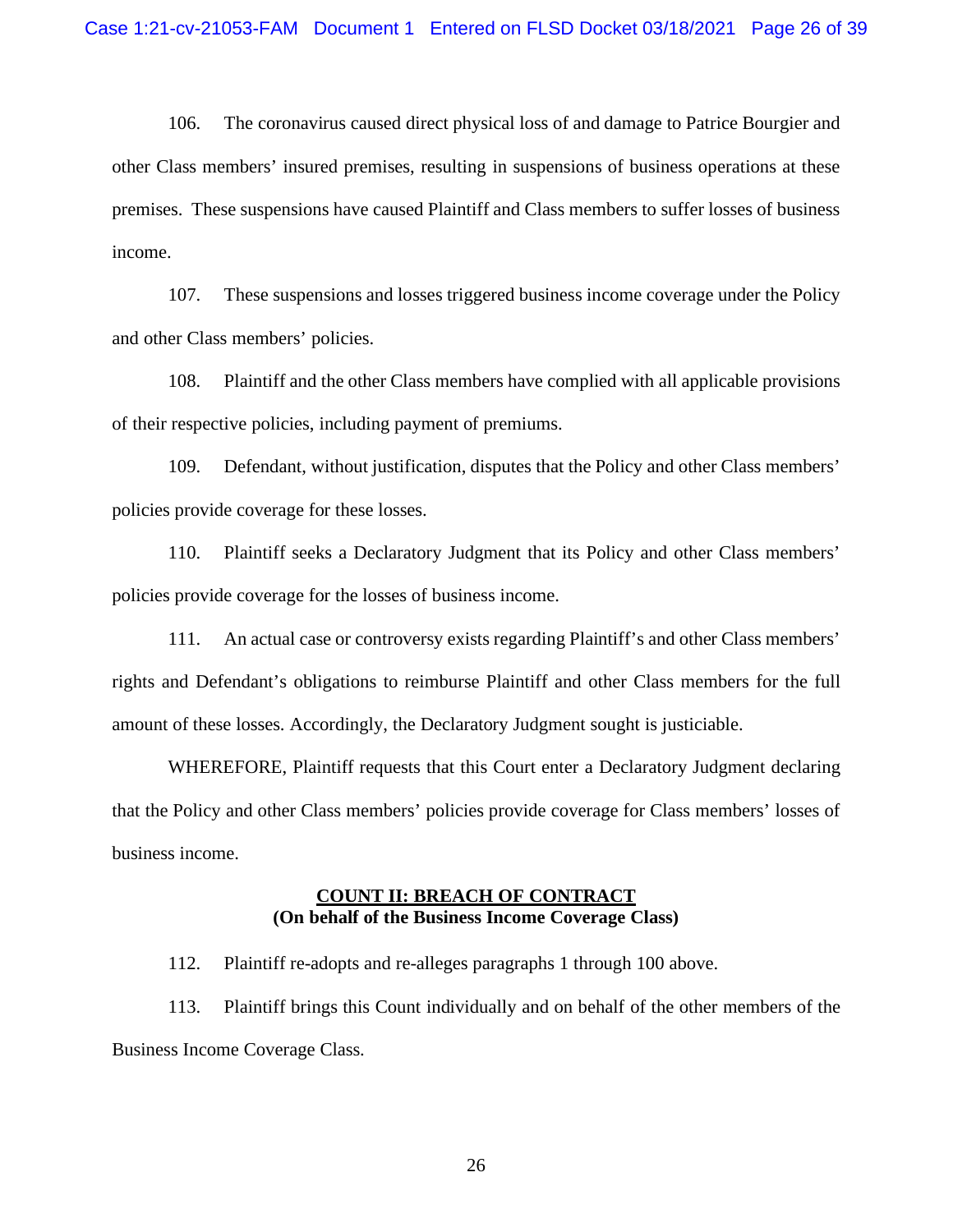114. Plaintiff's Policy, as well as the policies of other Business Income Coverage Class members, are insurance contracts under which Defendant was paid premiums in exchange for promises to pay Class members' losses for claims covered by the Policy.

115. In the Policy, Defendant promised to pay for losses of business income sustained as a result of perils not excluded under the Policy. Specifically, Defendant promised to pay for losses of business income sustained as a result of a suspension of business operations during the Period of Restoration.

116. The coronavirus caused direct physical loss of and damage Patrice Bourgier and other Class members' insured premises, resulting in suspensions of business operations at these premises. These suspensions have caused Class members to suffer losses of business income.

117. These suspensions and losses triggered business income coverage under the Policy and other Class members' policies.

118. Plaintiff and the other Class members have complied with all applicable provisions of their respective policies, including payment of premiums.

119. Defendant, without justification, have refused performance under the Policy and other Class members' policies by denying coverage for these losses and expenses. Accordingly, Defendant is in breach of the Policy and other Class members' policies.

120. As a result of Defendant's breaches of the Policy and other Class members' policies, Plaintiff and other Class members have suffered actual and substantial damages for which Defendant is liable.

WHEREFORE, Plaintiff, individually and on behalf of other Class members, seeks compensatory damages resulting from Defendant's breaches of the Policy and other Class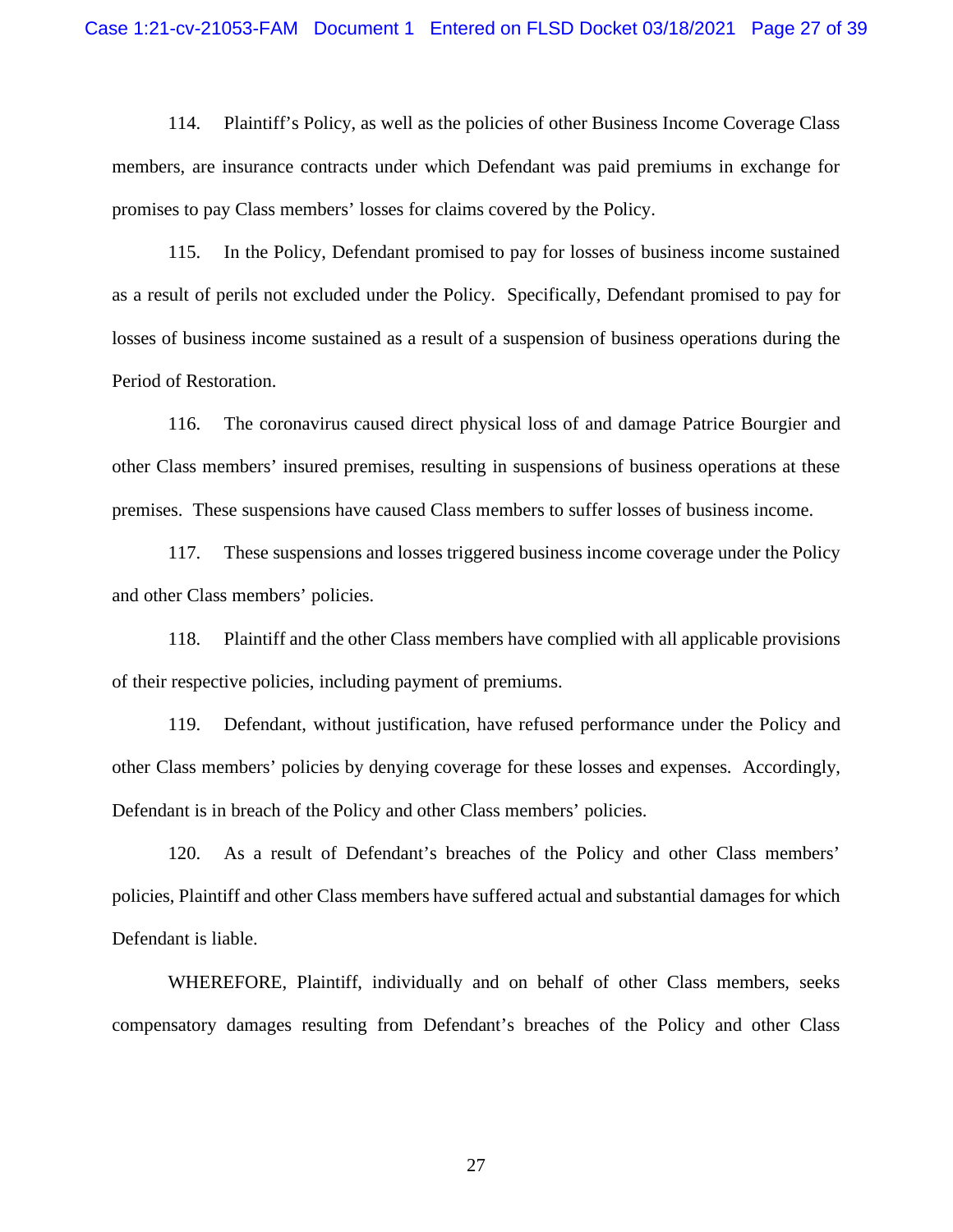Members' policies and seek all other relief deemed appropriate by this Court, including attorneys' fees and costs.

## **COUNT III: DECLARATORY JUDGMENT (On behalf of the Extra Expense Coverage Class)**

121. Plaintiff re-adopts and re-alleges paragraphs 1 through 100 above.

122. Plaintiff brings this Count individually and on behalf of the other members of the Extra Expense Coverage Class.

123. Under 28 U.S.C. §§ 2201 and 2202, this Court has jurisdiction to declare the rights and other legal relations of the parties in dispute.

124. Plaintiff's Policy, as well as the policies of other Extra Expense Coverage Class members, are insurance contracts under which Defendant was paid premiums in exchange for promises to pay Class members' losses for claims covered by the Policy.

125. Specifically, Defendant promised to pay for Extra Expenses incurred by Plaintiff and other Class members during the Period of Restoration that the insureds would not have incurred if there had been no loss or damage to the insured premises. These Extra Expenses include expenses to avoid or minimize the suspension of business, continue operations, and to repair or replace property.

126. The coronavirus caused direct physical loss of and damage to Patrice Bourgier and other Class members' insured premises, resulting in suspensions of business operations at these premises. As a result, Plaintiff and other Class members have incurred Extra Expenses.

127. These Expenses triggered Extra Expense coverage under the Policy and other Class members' policies.

128. Plaintiff and the other Class members have complied with all applicable provisions of their respective policies, including payment of premiums.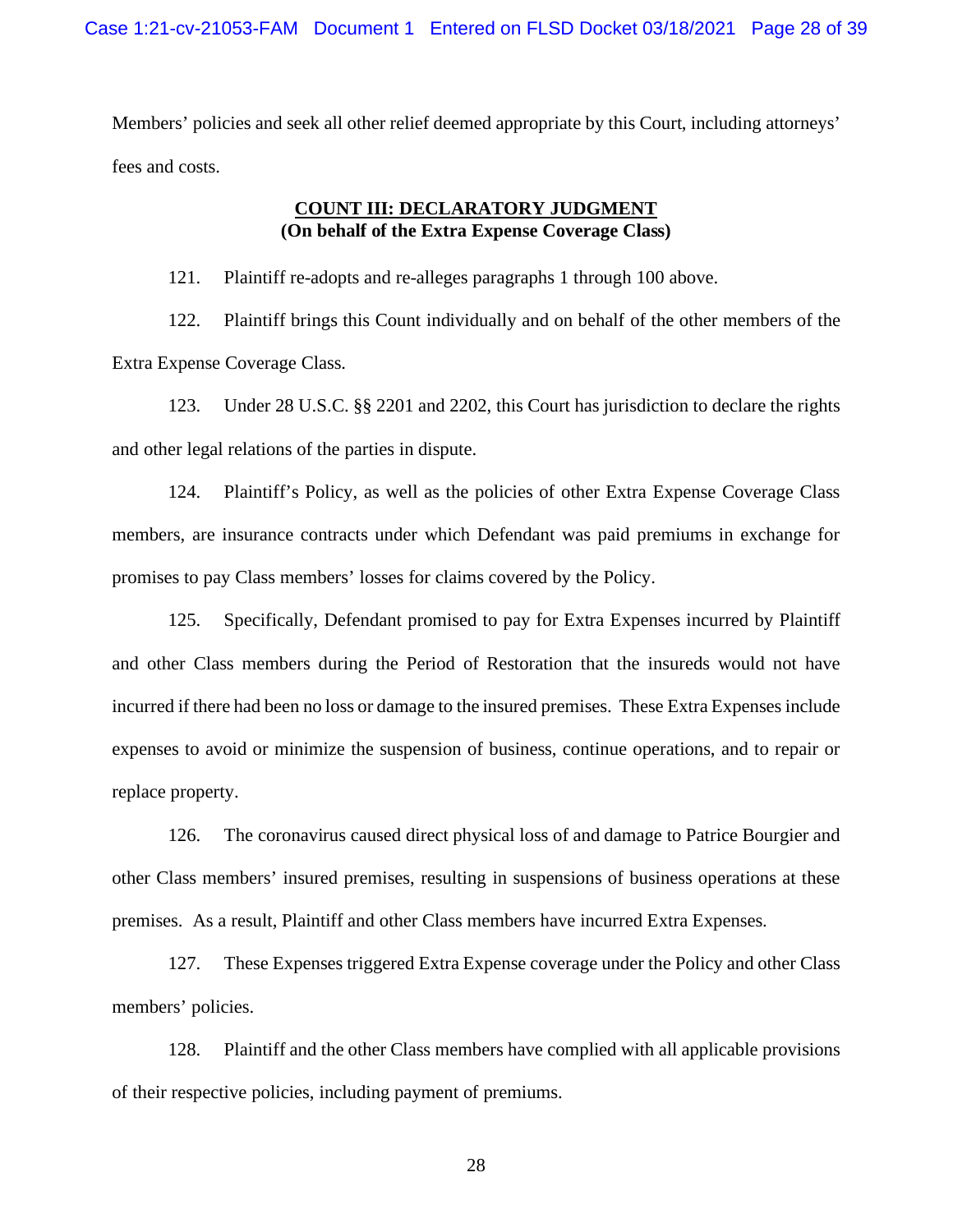129. Defendant, without justification, disputes that the Policy and other Class members' policies provide coverage for these Extra Expenses.

130. Plaintiff, individually and on behalf of the other members of the Extra Expense Coverage Class, seeks a Declaratory Judgment that its Policy, and those of other members of the Extra Expense Coverage Class, provides coverage for these Extra Expenses.

131. An actual case or controversy exists regarding Class members' rights and Defendant's obligations under Class members' policies to reimburse Class members for these Extra Expenses. Accordingly, the Declaratory Judgment sought is justiciable.

WHEREFORE, Plaintiff requests that this Court enter a Declaratory Judgment declaring that the Policy and other Class members' policies provide coverage for Class members' Extra Expenses.

## **COUNT IV: BREACH OF CONTRACT (On behalf of the Extra Expense Coverage Class)**

132. Plaintiff re-adopts and re-alleges paragraphs 1 through 100 above.

133. Plaintiff brings this Count individually and on behalf of the other members of the Extra Expense Coverage Class.

134. Plaintiff's Policy, as well as the policies of other Extra Expense Coverage Class members, are insurance contracts under which Defendant was paid premiums in exchange for promises to pay Class members' losses for claims covered by the Policy.

135. Specifically, Defendant promised to pay for Extra Expenses incurred by Plaintiff and other Class members during the Period of Restoration that the insureds would not have incurred if there had been no loss or damage to the insured premises. These Extra Expenses include expenses to avoid or minimize the suspension of business, continue operations, and to repair or replace property.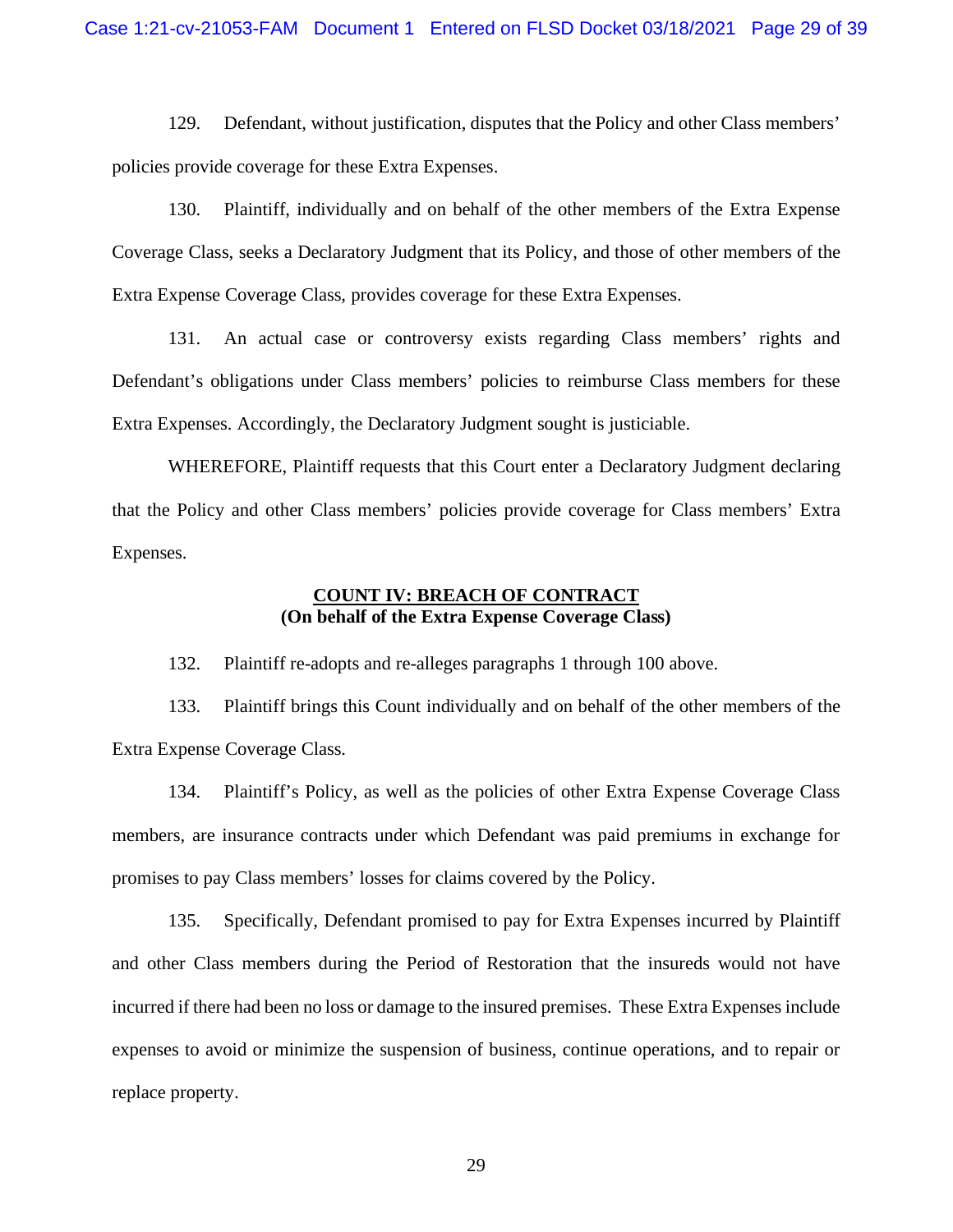136. The coronavirus caused direct physical loss of and damage to Patrice Bourgier and other Class members' insured premises, resulting in suspensions of business operations at these premises. These suspensions have caused Class members to incur Extra Expenses.

137. These Expenses triggered Extra Expense coverage under the Policy and other Class members' policies.

138. Plaintiff and the other Class members have complied with all applicable provisions of the Policy, including payment of premiums.

139. Defendant, without justification, have refused performance under the Policy and other Class members' policies by denying coverage for these Extra Expenses. Accordingly, Defendant is in breach of the Policy and other Class members' policies.

140. As a result of Defendant's breaches of the Policy and other Class members' policies, Plaintiff and other Class members have suffered actual and substantial damages for which Defendant is liable.

WHEREFORE, Plaintiff, individually and on behalf of other Class members, seeks compensatory damages resulting from Defendant's breaches of the Policy and other Class Members' policies and seek all other relief deemed appropriate by this Court, including attorneys' fees and costs.

## **COUNT V: DECLARATORY JUDGMENT (On behalf of the Civil Authority Coverage Class)**

141. Plaintiff re-adopts and re-alleges paragraphs 1 through 100 above.

142. Plaintiff brings this Count individually and on behalf of the other members of the Civil Authority Coverage Class.

143. Under 28 U.S.C. §§ 2201 and 2202, this Court has jurisdiction to declare the rights and other legal relations of the parties in dispute.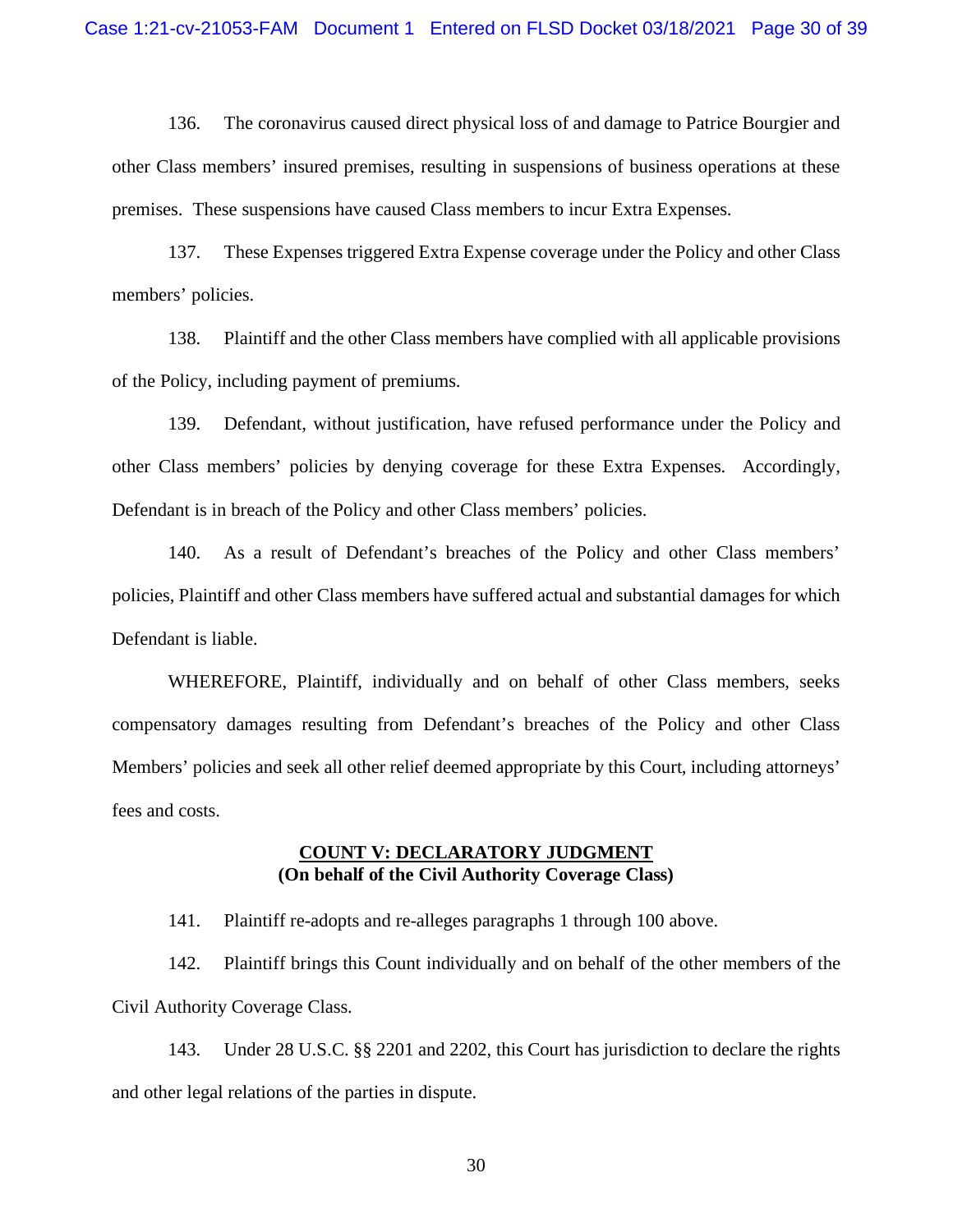144. Plaintiff's Policy, as well as the policies of other Civil Authority Coverage Class members, are insurance contracts under which Defendant was paid premiums in exchange for promises to pay Class members' losses for claims covered by the policies.

145. In the Policy and other Class members' policies, Defendant promised to pay for losses of business income sustained and extra expenses incurred when, among other things, a Covered Cause of Loss causes damage to property near the insured premises, the civil authority prohibits access to property near the insured premises, and the civil authority action is taken in response to dangerous physical conditions.

146. Plaintiff and other Class members have suffered losses and incurred expenses as a result of actions of civil authorities that prohibited access to insured premises under the Policy and Class members' policies.

147. These losses satisfied all requirements to trigger Civil Authority coverage under the Policy and other Class members' policies.

148. Plaintiff and the other Class members have complied with all applicable provisions of the Policy, including payment of premiums.

149. Defendant, without justification, disputes that the Policy provides coverage for these losses.

150. Plaintiff seeks a Declaratory Judgment that its Policy and other Class members' policies provide coverage for the losses that Class members have sustained and extra expenses they have incurred caused by actions of civil authorities.

151. An actual case or controversy exists regarding Class members' rights and Defendant's obligations under Class members' policies to reimburse Class members for these losses and extra expenses. Accordingly, the Declaratory Judgment sought is justiciable.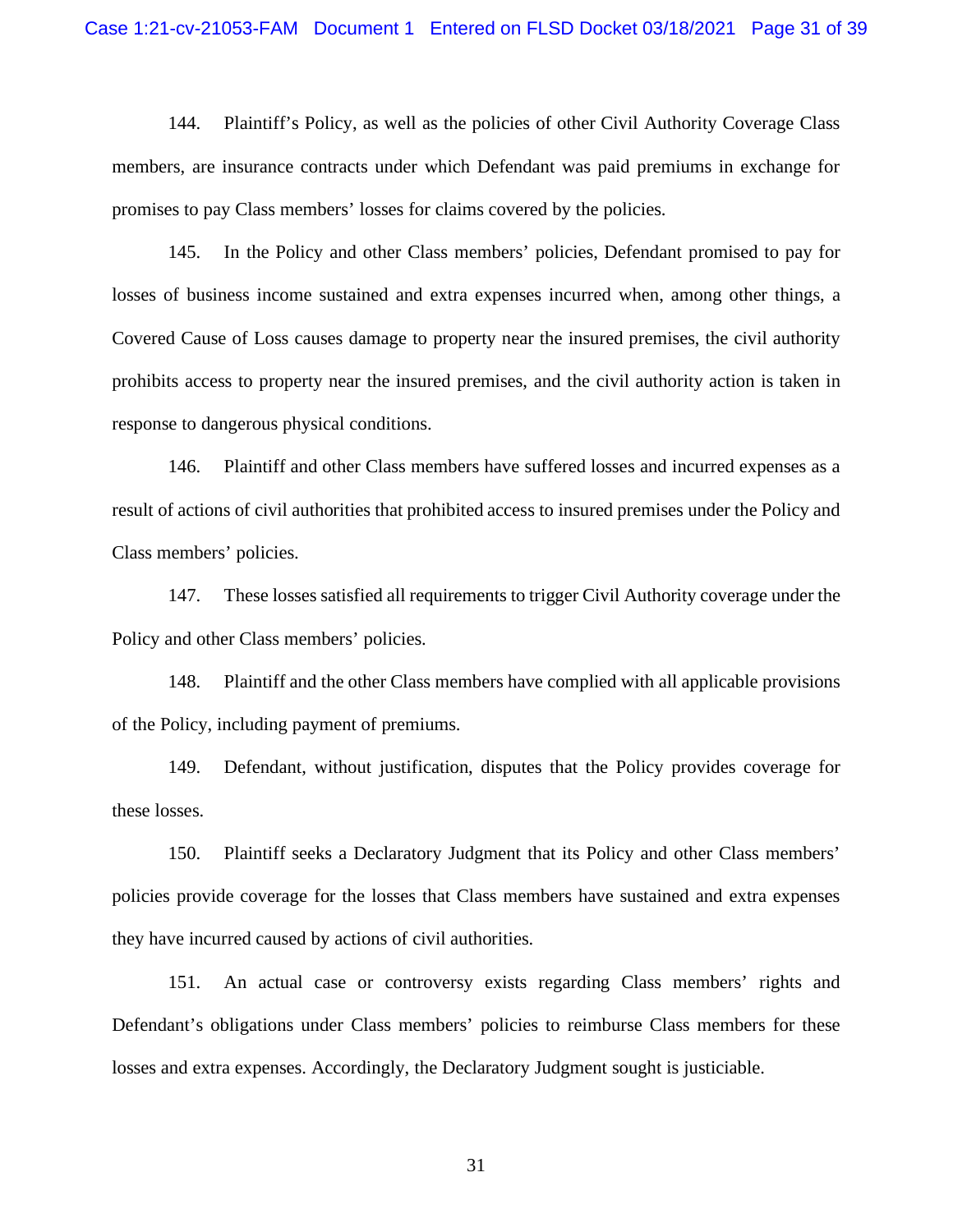WHEREFORE, Plaintiff, individually and on behalf of other Class members, requests that this Court enter a Declaratory Judgment declaring that the Policy provides Civil Authority coverage for the losses and extra expenses incurred by Plaintiff and the other Class members.

## **COUNT VI: BREACH OF CONTRACT (On behalf of the Civil Authority Coverage Class)**

152. Plaintiff re-adopts and re-alleges paragraphs 1 through 100 above.

153. Plaintiff brings this Count individually and on behalf of the other members of the Civil Authority Coverage Class.

154. Plaintiff's Policy, as well as the policies of other Civil Authority Coverage Class members, are insurance contracts under which Defendant was paid premiums in exchange for promises to pay Class members' losses and expenses covered by the Policy.

155. In the Policy and other Class members' policies, Defendant promised to pay for losses of business income sustained and extra expenses incurred when a Covered Cause of Loss causes damage to property near the insured premises, the civil authority prohibits access to property near the insured premises, and the civil authority action is taken in response to dangerous physical conditions.

156. Plaintiff and other Class members have suffered losses and incurred expenses as a result of actions of civil authorities that prohibited access to insured premises under the Policy and Class members' policies.

157. These losses satisfied all requirements to trigger Civil Authority coverage under the Policy and other Class members' policies.

158. Plaintiff and the other Class members have complied with all applicable provisions of the Policy, including payment of premiums.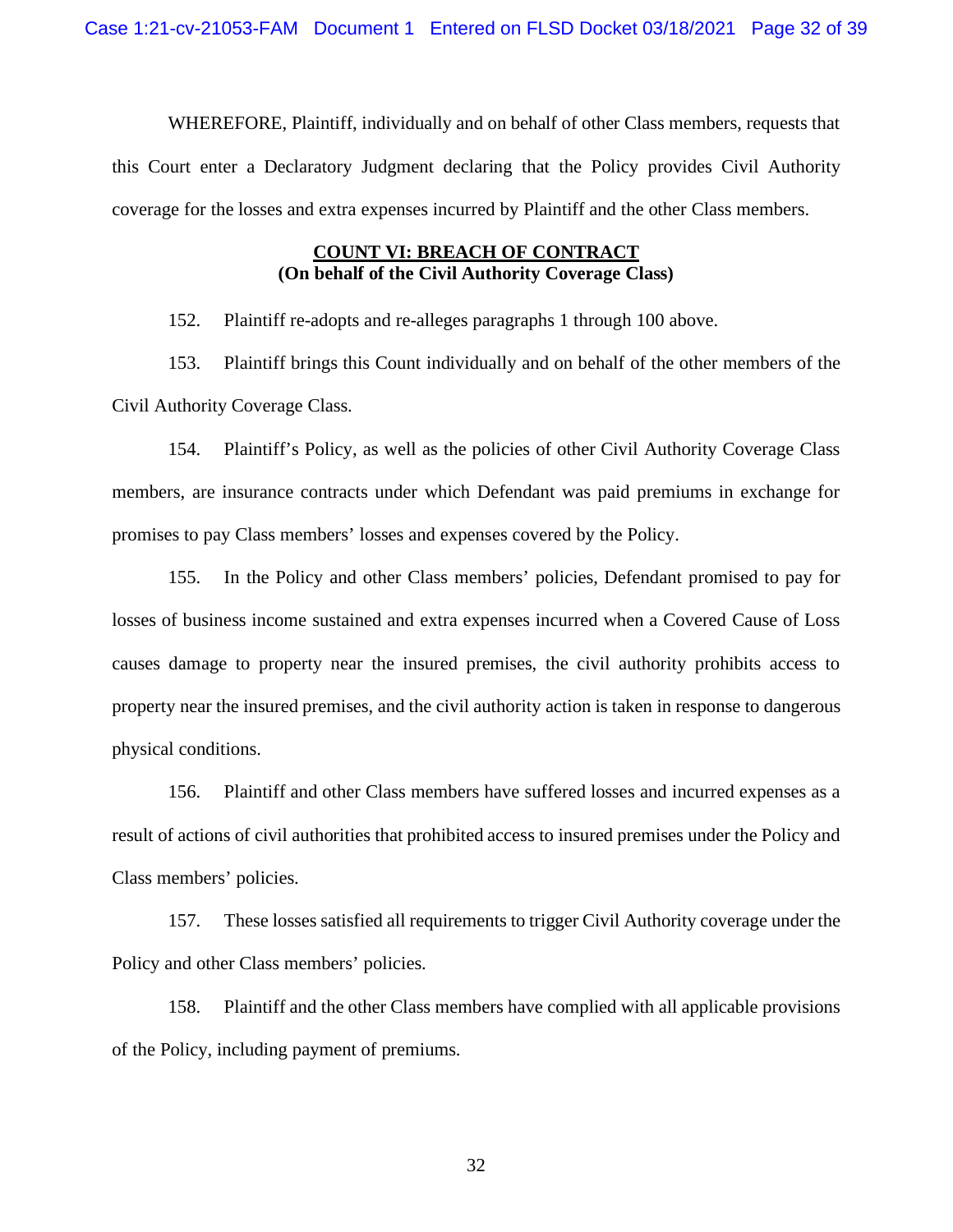159. Defendant, without justification, have refused performance under the Policy and other Class members' policies by denying coverage for these losses and expenses. Accordingly, Defendant is in breach of the Policy and other Class members' policies.

160. As a result of Defendant's breaches of the Policy and other Class members' policies, Plaintiff and other Class members have suffered actual and substantial damages for which Defendant is liable.

WHEREFORE, Plaintiff seeks compensatory damages resulting from Defendant's breaches of the Policy and other Class members' policies and seek all other relief deemed appropriate by this Court, including attorneys' fees and costs.

## **COUNT VII: DECLARATORY JUDGMENT (On behalf of the Virus Coverage Endorsement Coverage Class)**

161. Plaintiff re-adopts and re-alleges paragraphs 1 through 100 above.

162. Plaintiff brings this Count individually and on behalf of the other members of the Virus Coverage Endorsement Coverage Class.

163. Under 28 U.S.C. §§ 2201 and 2202, this Court has jurisdiction to declare the rights and other legal relations of the parties in dispute.

164. Plaintiff's Policy, as well as the policies of other Virus Coverage Endorsement Coverage Class members, are insurance contracts under which Defendant was paid premiums in exchange for promises to pay Class members' losses for claims covered by the policies.

165. Hartford's Special Property Coverage Form provides various "Time Element Coverages," including "Business Income" coverage, "Civil Authority" coverage, and "Extra Expense" coverage.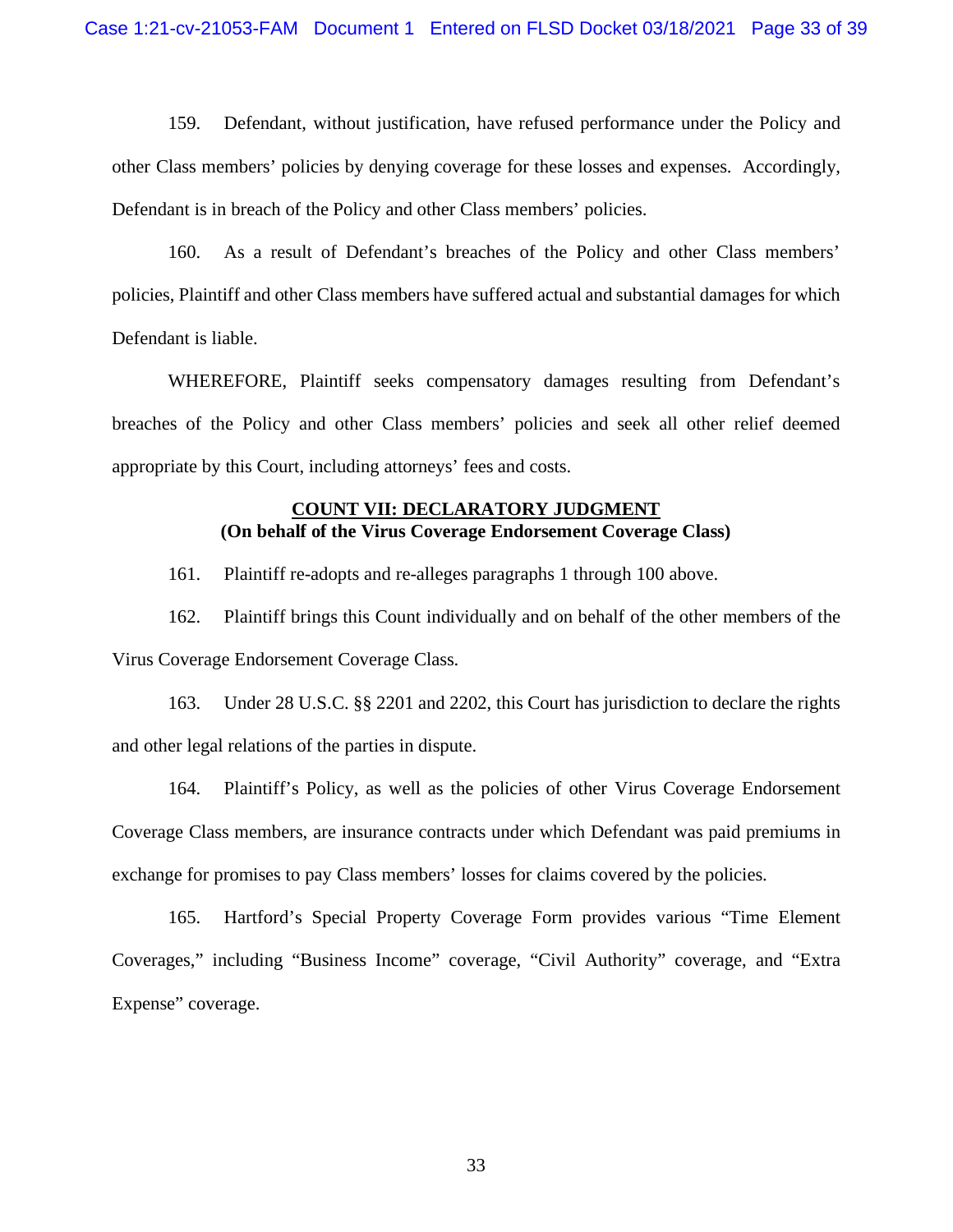166. The Special Property Coverage Form's "Business Income" coverage promises to pay for loss due to the necessary suspension of operations following physical loss of or damage to the insured premises.

167. The Special Property Coverage Form's "Civil Authority" coverage promises to pay for loss caused by the action of a civil authority that prohibits access to the insured premises because of damage to property in the immediate area of the insured premises.

168. The Special Property Coverage Form's "Extra Expense" coverage promises to pay the expense incurred to minimize the suspension of business and to continue operations.

169. The Policy also incorporates Hartford's "Limited Fungi, Bacteria or Virus Coverage" endorsement (the "Virus Coverage Endorsement"), which applies to the Special Property Coverage Form.

170. The Virus Coverage Endorsement provides limited coverage for losses caused by virus.

171. The Virus Coverage Endorsement states, with respect to the Special Property Coverage Form's Time Element Coverages, that if a suspension of operations is "necessary due to loss or damage to property caused by . . . virus," then Hartford's payment under the Time Element Coverage is limited to the amount of loss and expense sustained during a period of thirty days or the number of days indicated in the policy's declarations.

172. Plaintiff was forced to suspend business due to the coronavirus and the resultant closure orders issued by civil authorities in Florida.

173. Plaintiff and other Class members have suffered losses and incurred expenses as a result of losses that fall within the coverage provided by the Virus Coverage Endorsement and related Time Element Coverages.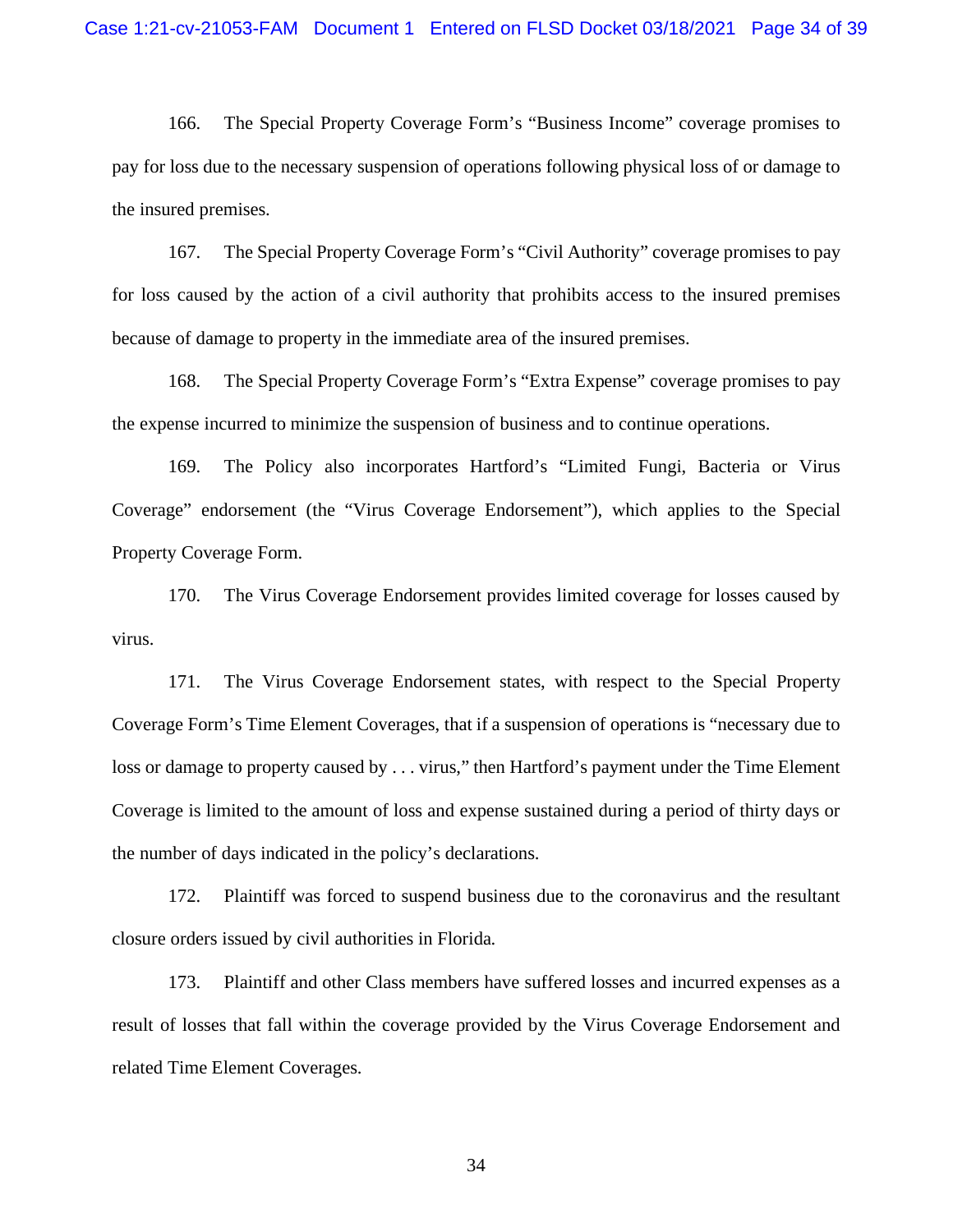174. These losses satisfied all requirements to trigger Virus Coverage Endorsement coverage under the Policy and other Class members' policies.

175. Plaintiff and the other Class members have complied with all applicable provisions of the Policy, including payment of premiums.

176. Defendant, without justification, disputes that the Policy provides coverage for these losses.

177. Plaintiff seeks a Declaratory Judgment that its Policy and other Class members' policies provide coverage for the Time Element losses that Class members have sustained which are covered by the Virus Coverage Endorsement.

178. An actual case or controversy exists regarding Class members' rights and Defendant's obligations under Class members' policies to reimburse Class members for these losses and extra expenses. Accordingly, the Declaratory Judgment sought is justiciable.

WHEREFORE, Plaintiff, individually and on behalf of other Class members, requests that this Court enter a Declaratory Judgment declaring that the Policy provides Virus Coverage Endorsement coverage for the losses and extra expenses incurred by Plaintiff and the other Class members.

## **COUNT VIII: BREACH OF CONTRACT (On behalf of the Virus Coverage Endorsement Coverage Class)**

179. Plaintiff re-adopts and re-alleges paragraphs 1 through 100 above.

180. Plaintiff brings this Count individually and on behalf of the other members of the Virus Coverage Endorsement Coverage Class.

181. Plaintiff's Policy, as well as the policies of other Virus Coverage Endorsement Coverage Class members, are insurance contracts under which Defendant was paid premiums in exchange for promises to pay Class members' losses and expenses covered by the Policy.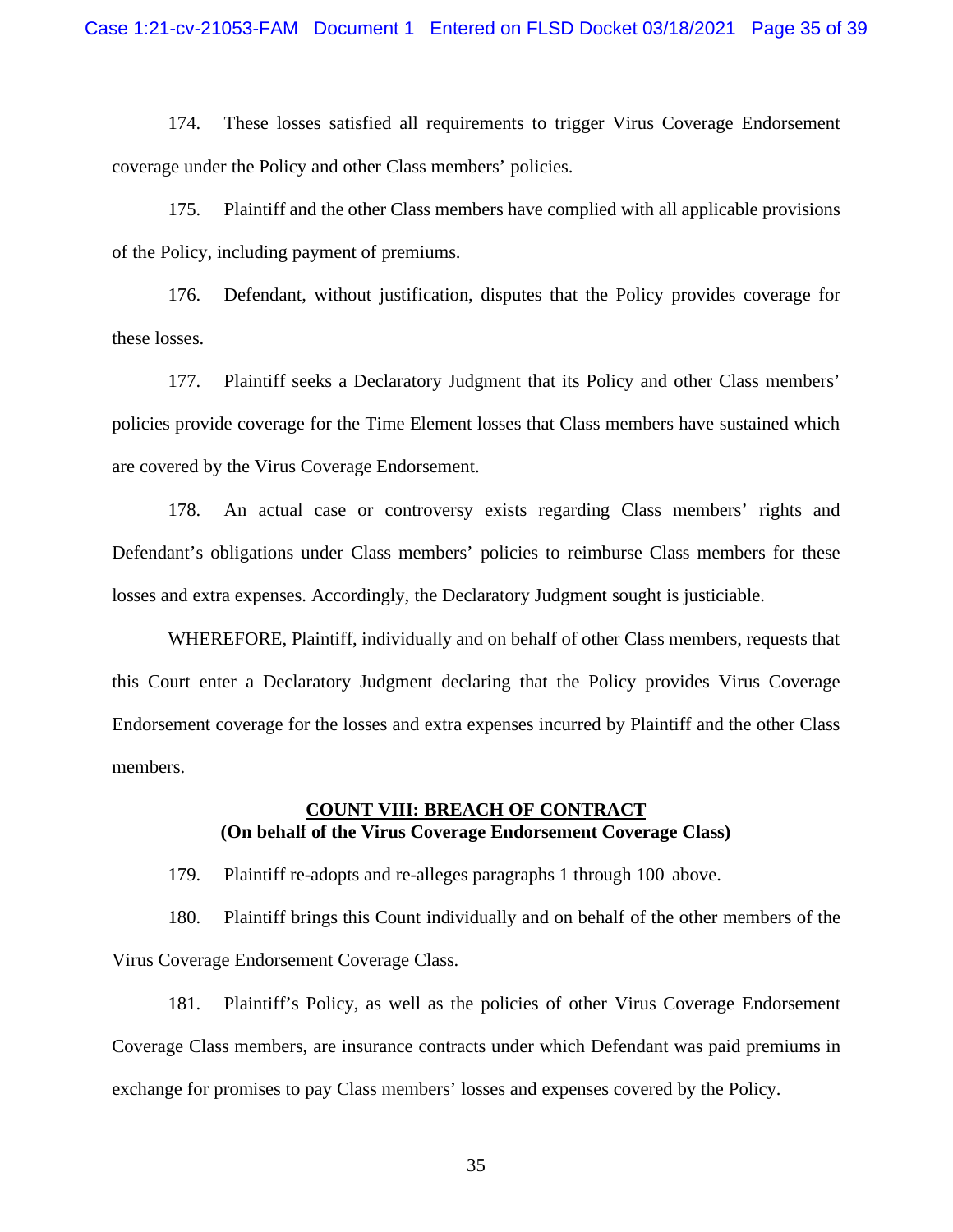182. In the Policy and other Class members' policies, Defendant promised to pay for losses of business income sustained and extra expenses incurred when a Covered Cause of Loss causes damage resulting in losses covered by the Time Element provisions of the Policy.

183. Plaintiff and other Class members have suffered losses and incurred expenses as a result of the presence of the coronavirus upon its premises and in the vicinity as necessary to provide coverage under the Virus Coverage Endorsement and Time Element coverages of the policy.

184. These losses satisfied all requirements to trigger Virus Coverage Endorsement coverage under the Policy and other Class members' policies.

185. Plaintiff and the other Class members have complied with all applicable provisions of the Policy, including payment of premiums.

186. Defendant, without justification, has refused performance under the Policy and other Class members' policies by denying coverage for these losses and expenses. Accordingly, Defendant in in breach of the Policy and other Class members' policies.

187. As a result of Defendant's breaches of the Policy and other Class members' policies, Plaintiff and other Class members have suffered actual and substantial damages for which Defendant is liable.

WHEREFORE, Plaintiff seeks compensatory damages resulting from Defendant's breaches of the Policy and other Class members' policies and seek all other relief deemed appropriate by this Court, including attorneys' fees and costs.

#### **PRAYER FOR RELIEF**

WHEREFORE, Plaintiff respectfully requests that the Court enter judgment in its favor and against Defendant, as follows: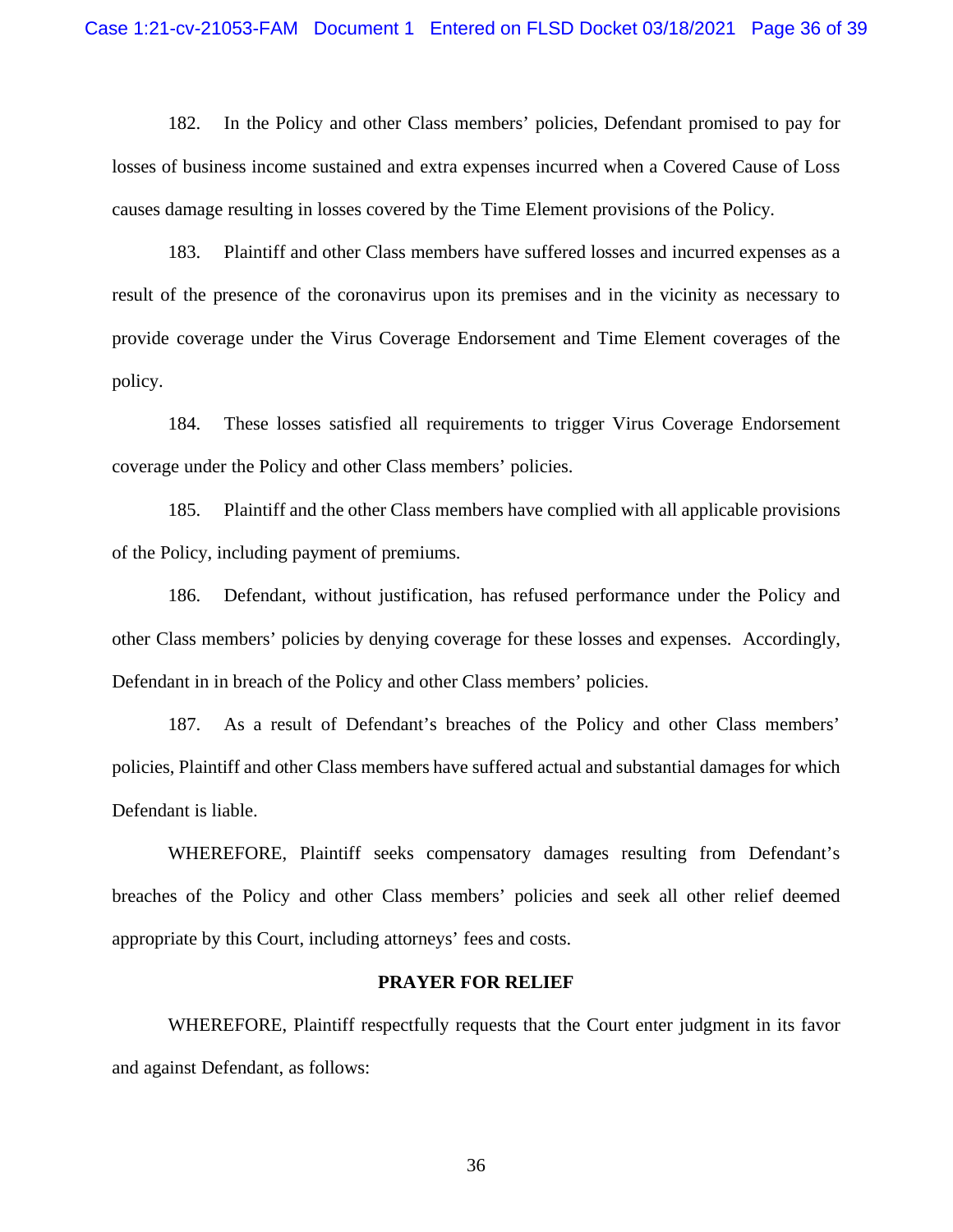- A. Entering an order certifying the proposed nationwide Classes, designating Plaintiff as Class representative, and appointing Plaintiff's undersigned attorneys as Counsel for the classes;
- B. Entering declaratory judgments on Counts I, III, V and VII in favor of Plaintiff and the members of the Business Income Coverage Class, Civil Authority Coverage Class, Extra Expense Coverage Class, and Virus Coverage Endorsement Class as follows:
	- i. Business Income, Civil Authority and Extra Expense losses and expenses incurred and sustained as a result of the coronavirus and related civil authority actions are insured and covered losses and expenses under Plaintiff's and Class members' policies; and
	- ii. Defendant is obligated to pay for the full amount of the Time Element, Business Income, Civil Authority and Extra Expense losses and expenses sustained and incurred, and to be sustained and incurred, as a result of the coronavirus and related civil authority actions are insured and covered losses and expenses under Plaintiff and Class members' policies;
- C. Entering judgments on counts II, IV, VI and VIII in favor of Plaintiff and the members of the Business Income Coverage Class, Civil Authority Coverage Class, Extra Expense Coverage Class, and Virus Coverage Endorsement Class; and awarding damages for breach of contract in an amount to be determined at trial;
- D. An order requiring Defendant to pay both pre- and post-judgment interest on any amounts awarded;
- E. An award of costs and attorneys' fees; and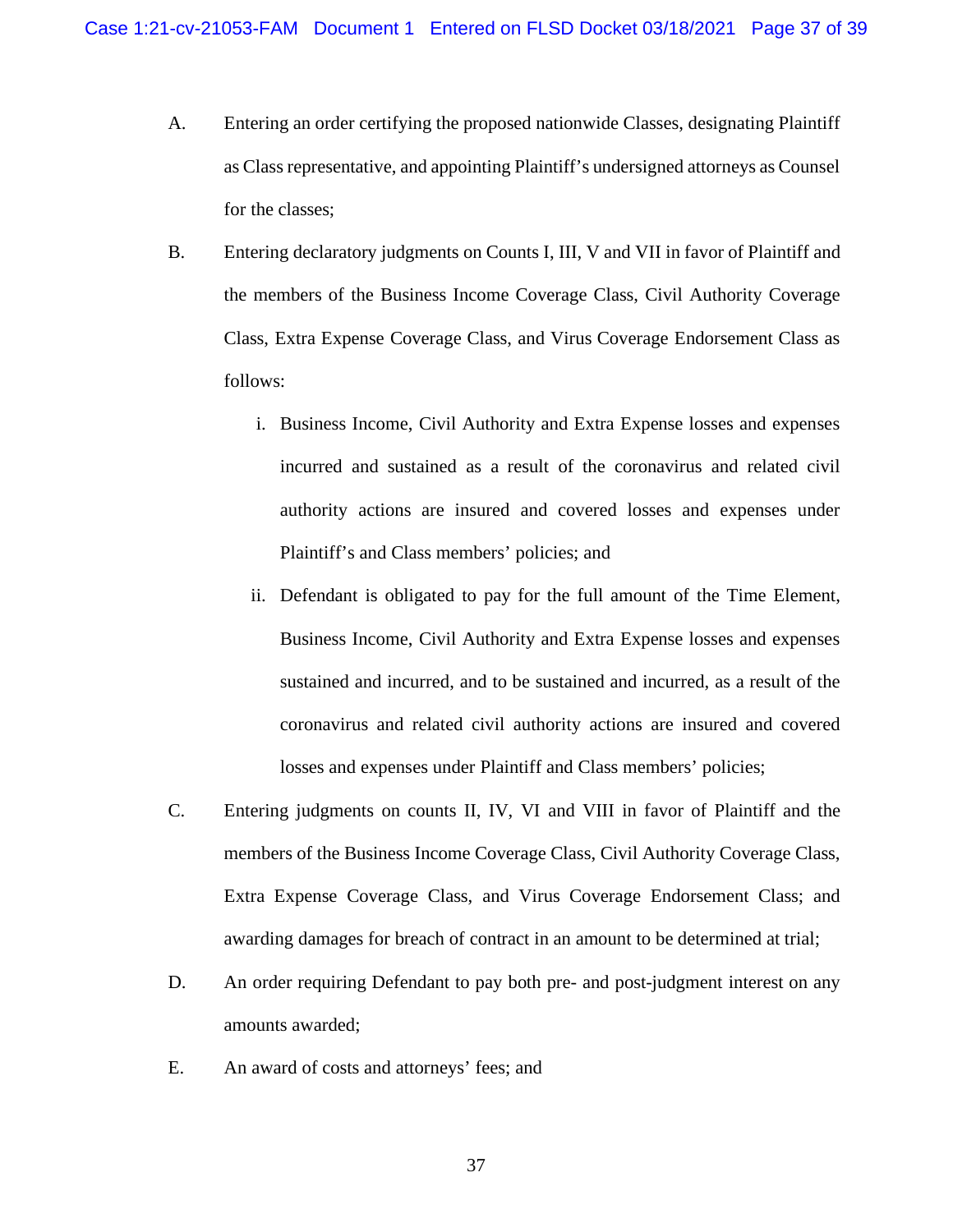F. Such other or further relief as may be appropriate.

## **DEMAND FOR JURY TRIAL**

The undersigned hereby demands a trial by jury as to all issues so triable.

### Dated: March 18, 2021 **PODHURST ORSECK, P.A.**

/s/ Steven C. Marks Steven C. Marks (Fla. Bar. No. 516414) Aaron S. Podhurst (Fla. Bar. No. 63606) Lea P. Bucciero (Fla. Bar. No. 84763) Kristina M. Infante (Fla. Bar. No. 112557) Pablo Rojas (Fla. Bar. No. 1022427) SunTrust International Center One Southeast 3rd Ave, Suite 2300 Miami, Florida 33131 Phone: (305) 358-2800 Fax: (305) 358-2382 smarks@podhurst.com apodhurst@podhurst.com lbucciero@podhurst.com mweinshall@podhurst.com kinfante@podhurst.com projas@podhurst.com

## **BOIES SCHILLER FLEXNER LLP**

/s/ Stephen N. Zack Stephen N. Zack (Fla. Bar. No. 145215) Bruce Weil (Fla. Bar. No. 816469) James Lee (Fla. Bar. No. 67558) Marshall Dore Louis (Fla. Bar. No. 512680) 100 Southeast 2nd Street, Suite 2800 Miami, FL 33131 Tel: (305) 539-8400 Fax: (305) 539-1307 szack@bsfllp.com bweil@bsfllp.com jlee@bsfllp.com mlouis@bsfllp.com